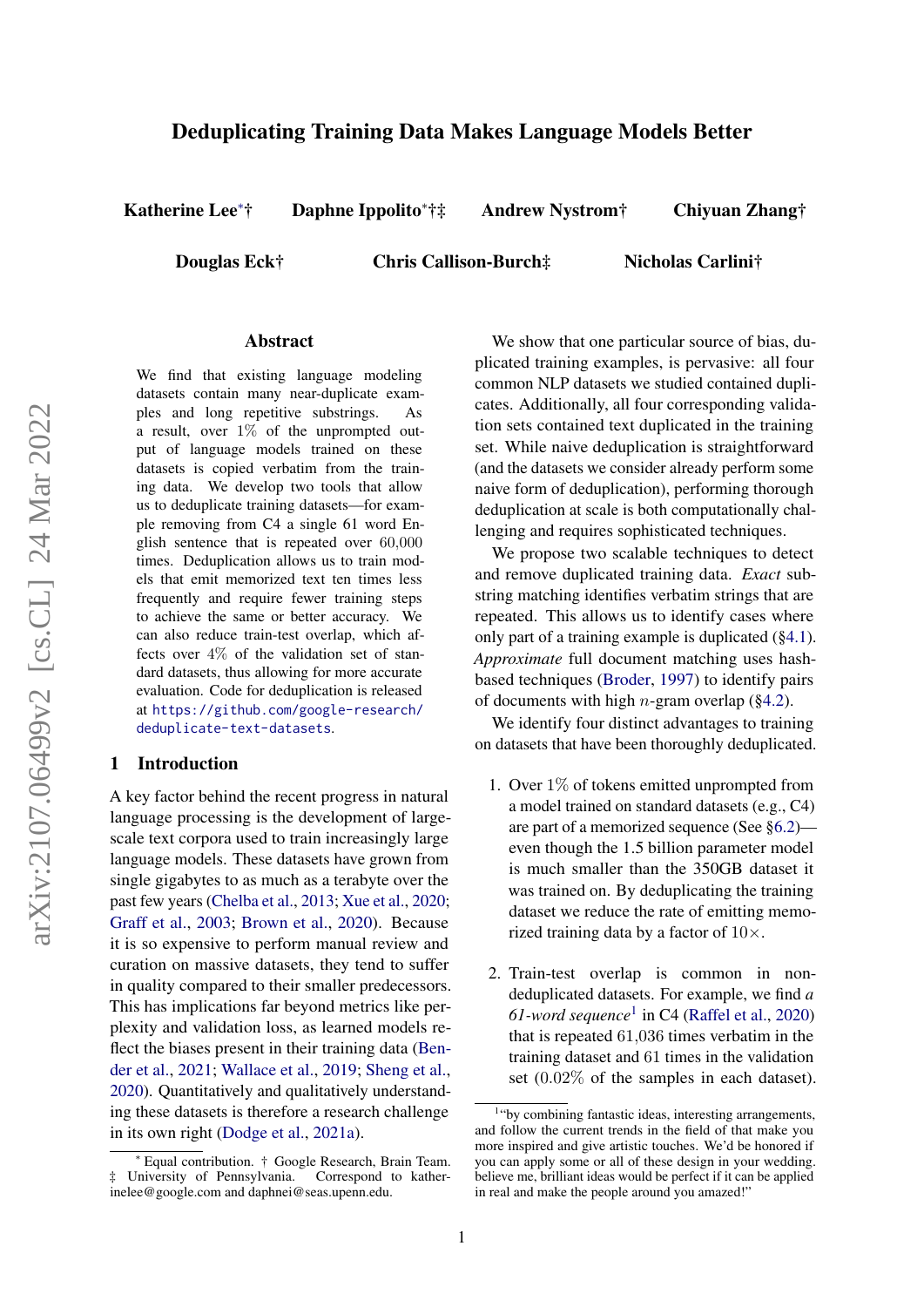This train-test set overlap not only causes researchers to over-estimate model accuracy, but also biases model selection towards models and hyperparameters that intentionally overfit their training datasets.

- 3. Training models on deduplicated datasets is more efficient. Processing a dataset with our framework requires a CPU-only linear-time algorithm. And so because these datasets are up to 19% smaller, even including the deduplication runtime itself, training on deduplicated datasets directly reduces the training cost in terms of time, dollar, and the environment [\(Bender et al.,](#page-9-3) [2021;](#page-9-3) [Strubell et al.,](#page-10-4) [2019;](#page-10-4) [Patterson et al.,](#page-10-5) [2021\)](#page-10-5).
- 4. Deduplicating training data does not hurt perplexity: models trained on deduplicated datasets have no worse perplexity compared to baseline models trained on the original datasets. In some cases deduplication reduces perplexity by up to 10%. Further, because recent LMs are typically limited to training for just a few epochs [\(Radford et al.,](#page-10-6) [2019;](#page-10-6) [Raffel](#page-10-3) [et al.,](#page-10-3) [2020\)](#page-10-3), by training on higher quality data the models can reach higher accuracy faster.

To summarize, data duplication offers significant advantages and no observed disadvantages. In the remainder of this paper we present our text deduplication framework in [§4,](#page-2-1) and study the extent of duplicate content in common NLP datasets (e.g., C4, Wiki-40B, and LM1B) in [§5.](#page-4-0) We then examine the impact of deduplication on test perplexity ([§6.1\)](#page-5-0) and on the frequency of emitting memorized content ([§6.2\)](#page-6-0). Finally, we analyze to what extent perplexity on existing, released models are skewed as a result of overlap between the train and test/validation splits ([§6.3\)](#page-6-1).

### 2 Related Work

Large language model datasets. While we believe our results are independent of model architecture, we perform our analysis on Transformerbased decoder-only language models [\(Vaswani](#page-10-7) [et al.,](#page-10-7) [2017\)](#page-10-7) trained for open-ended text generation. These current state-of-the-art models are trained on internet text. For example, the GPT-2 family of models [Radford et al.](#page-10-6) [\(2019\)](#page-10-6) is trained on Web-Text, a dataset of web documents highly ranked on Reddit—however this dataset was not made available publicly. A common dataset starting point

is CommonCrawl, an index of public webpages. Among the models trained on CommonCrawl include GPT-3 [\(Brown et al.,](#page-9-2) [2020\)](#page-9-2) with the addition of book datasets, GROVER [\(Zellers et al.,](#page-10-8) [2019\)](#page-10-8) on a restricted subset filtered to news domains called RealNews, and T5 [\(Raffel et al.,](#page-10-3) [2020\)](#page-10-3) on a cleaned version of common crawl called C4. Other models are trained on more curated Internet sources—for example [Guo et al.](#page-9-6) [\(2020\)](#page-9-6) used high quality processed Wikipedia text from 40 different languages to train monolingual 141.4M parameter language models. Non-English models necessarily use different datasets; [Zeng et al.](#page-10-9) [\(2021\)](#page-10-9) for instance introduced PANGU- $\alpha$ , a family of models with up to 200B parameters that were trained on a non-public corpus of cleaned and filtered Chinese-language documents from CommonCrawl and other sources. Since many of these datasets are not public, we deduplicate three that are: Wiki-40B, C4, and RealNews–as well as the One Billion Word Language Model Benchmark [\(Chelba et al.,](#page-9-0) [2013\)](#page-9-0), a smaller dataset commonly used for evaluation.

Contamination of downstream tasks. When models are trained on datasets constructed by crawling the Internet, it is possible the model will train on the test set of downstream target tasks. For example, [Radford et al.](#page-10-6) [\(2019,](#page-10-6) §4) performed a posthoc analysis to identify 8-gram overlaps between GPT-2's training set and datasets used for evaluation, and [Dodge et al.](#page-9-7) [\(2021b\)](#page-9-7) analyzed C4 and found that up to 14.4% of test examples for various standard tasks were found verbatim (normalizing for capitalization and punctuation) in the dataset. A more proactive approach removes contaminated data. [Trinh and Le](#page-10-10) [\(2018,](#page-10-10) Appendix B) removed documents from their CommonCrawl-based train set that overlapped substantially with the commonsense reasoning used for evaluation. And GPT-3 [\(Brown et al.,](#page-9-2) [2020,](#page-9-2) §5) did the reverse and removed downstream evaluation examples from their training data by conservatively filtering out any train set examples with a 13-gram overlap with any evaluation example. Up to 90% of tasks were flagged as potentially contaminated.

In our research, we do not focus on the impact of duplicate text in pretrained models on downstream benchmark tasks; instead we address how duplicate text in the LM training and validation sets impacts model perplexity and the extent to which generated text included memorized content.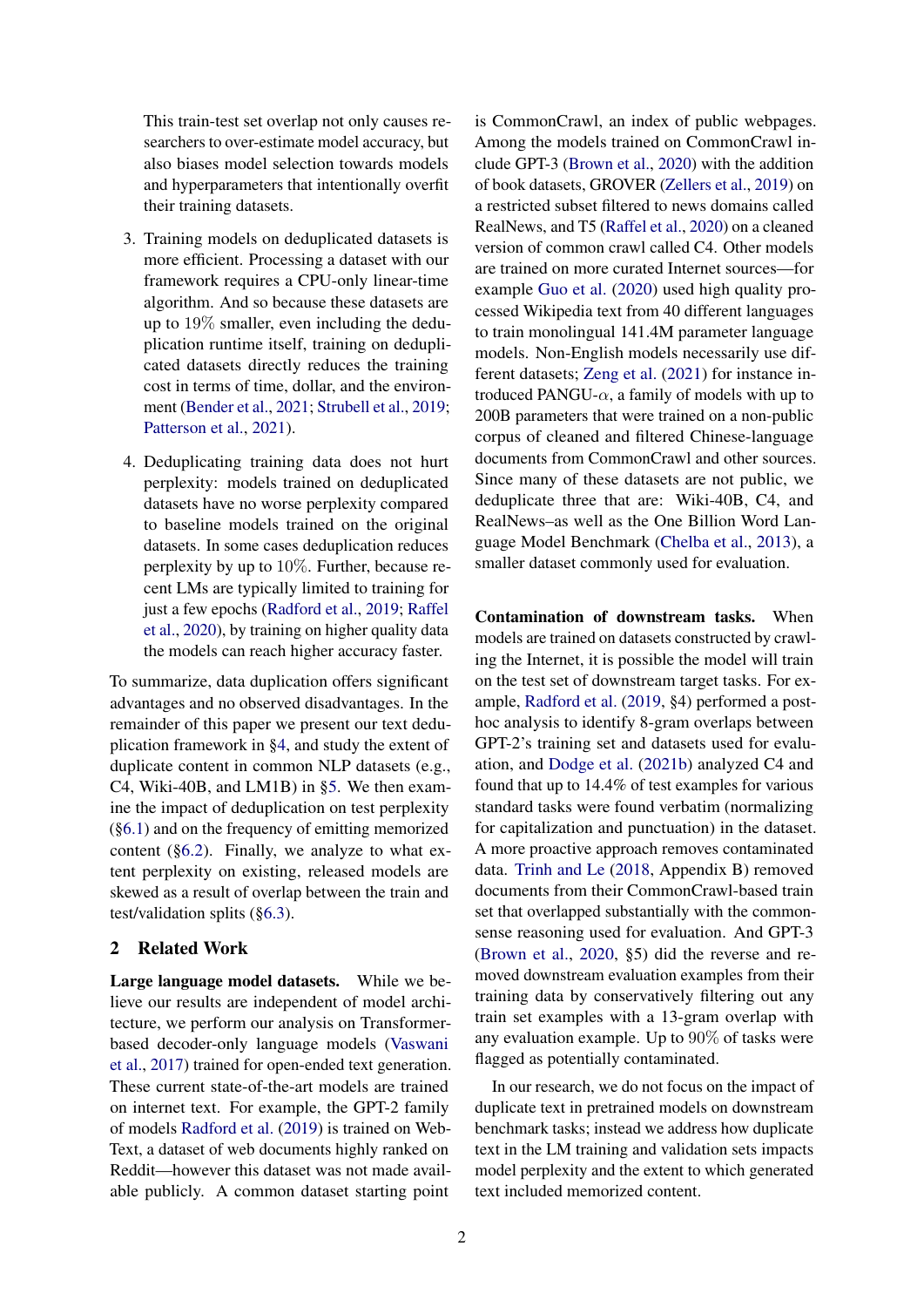Memorizing training data. The privacy risks of data memorization, for example the ability to extract sensitive data such as valid phone numbers and IRC usernames, are highlighted by [Carlini et al.](#page-9-8) [\(2020\)](#page-9-8). While their paper finds 604 samples that GPT-2 emitted from its training set, we show that *over* 1% of the data most models emit is memorized training data. In computer vision, memorization of training data has been studied from various angles for both discriminative and generative models (e.g. [Arpit et al.,](#page-9-9) [2017;](#page-9-9) [Webster et al.,](#page-10-11) [2019;](#page-10-11) [Feldman](#page-9-10) [and Zhang,](#page-9-10) [2020;](#page-9-10) [Stephenson et al.,](#page-10-12) [2021;](#page-10-12) [Teter](#page-10-13)[wak et al.,](#page-10-13) [2021\)](#page-10-13).

Duplicate text in training data. The Book Corpus [\(Zhu et al.,](#page-10-14) [2015\)](#page-10-14), which was used to train popular models such as BERT, has a substantial amount of exact-duplicate documents according to [Bandy](#page-9-11) [and Vincent](#page-9-11) [\(2021\)](#page-9-11). [Allamanis](#page-8-0) [\(2019\)](#page-8-0) shows that duplicate examples in code datasets cause worsened performance on code understanding tasks.

## 3 Language Modeling Datasets

We analyze the presence of duplicate text in four datasets of varying sizes that have been used for training natural language generation systems, producing general-purpose pre-trained models, and for language model benchmarking. While this paper restricts itself to English datasets, we expect that non-English datasets suffer from similar issues and could likewise benefit from de-duplication.

Wikipedia (Wiki-40B) consists of multi-lingual cleaned Wikipedia text [\(Guo et al.,](#page-9-6) [2020\)](#page-9-6). We take the English portion, which contains 2.9M Wikipedia pages with an average length of 768 BPE tokens. The dataset creators do not indicate any deduplication was performed aside from removing redirect-pages (e.g., "sunflower" to "Helianthus").

One-Billion Word benchmark (LM1B) contains 30M sentences of news commentary [\(Chelba](#page-9-0) [et al.,](#page-9-0) [2013\)](#page-9-0). Unlike the other datasets we analyze, LM1B's examples are one sentence long rather than multi-sentence documents. The average example length is 32 BPE tokens. While this dataset is extremely standard for benchmarking language models, [Radford et al.](#page-10-6) [\(2019,](#page-10-6) Sec 4) note it has 13.2% overlap of the test set with the train set.

Colossal Cleaned Common Crawl (C4) is made up of 360M web documents, with an average length of 486 BPE tokens [\(Raffel et al.,](#page-10-3) [2020\)](#page-10-3). C4 was introduced as a pre-training dataset for T5, a set of encoder-decoder models which have been widely used in fine-tuned downstream tasks. The dataset was previously deduplicated in a more sophisticated process than the prior two datasets. Each paragraph was hashed and paragraphs resulting in hash collisions were removed. This was followed by a pass that removed placeholder text, code, and prohibited words. See [Dodge et al.](#page-9-4) [\(2021a\)](#page-9-4) for a detailed breakdown of the source text in C4.

RealNews is a subset of the Common Crawl consisting of articles from news domains [\(Zellers et al.,](#page-10-8) [2019\)](#page-10-8). It contains 31M documents with average length 793 BPE tokens. RealNews was deduplicated by inserting a hash of the first 100 characters of each document into a bloom filter [\(Bloom,](#page-9-12) [1970\)](#page-9-12) and then excluding any document which resulted in a hash collision. Like C4, examples with duplicate URLs were excluded.

## <span id="page-2-1"></span>4 Methods for Identifying Duplicates

The simplest technique to find duplicate examples would be to perform exact string matching between all example pairs, but as we will show, this is insufficient. We introduce two complementary methods for performing deduplication. First, using a suffix array [\(Manber and Myers,](#page-10-15) [1993\)](#page-10-15), we remove duplicate substrings from the dataset if they occur verbatim in more than one example. Second, we use MinHash [\(Broder,](#page-9-5) [1997\)](#page-9-5), an efficient algorithm for estimating the  $n$ -gram similarity between all pairs of examples in a corpus, to remove entire examples from the dataset if they have high  $n$ -gram overlap with any other example.

We consider a dataset  $D = \{x_i\}_{i=1}^N$  as a collection of *examples*  $x_i$ . Each of these examples is itself a sequence of *tokens*:  $x_i = \left[x_i^1, x_i^2, \cdots, x_i^{s_i}\right]$ .

## <span id="page-2-0"></span>4.1 Exact Substring Duplication

Due to the diversity of possibilities in human language, it is rare for the same idea to be expressed identically in multiple documents unless one expression is derived from the other, or both are quoting from a shared source. This observation motivates deduplicating exact substrings. We call our approach EXACTSUBSTR. When two examples  $x_i$  and  $x_j$  share a sufficiently long substring (that is, a substring for which  $x_i^{a...a+k} = x_j^{b...b+k}$ , that substring is removed from one of them. Based on statistical analyses ([§B\)](#page-13-0), we select  $k = 50$  tokens as the minimum matching substring length.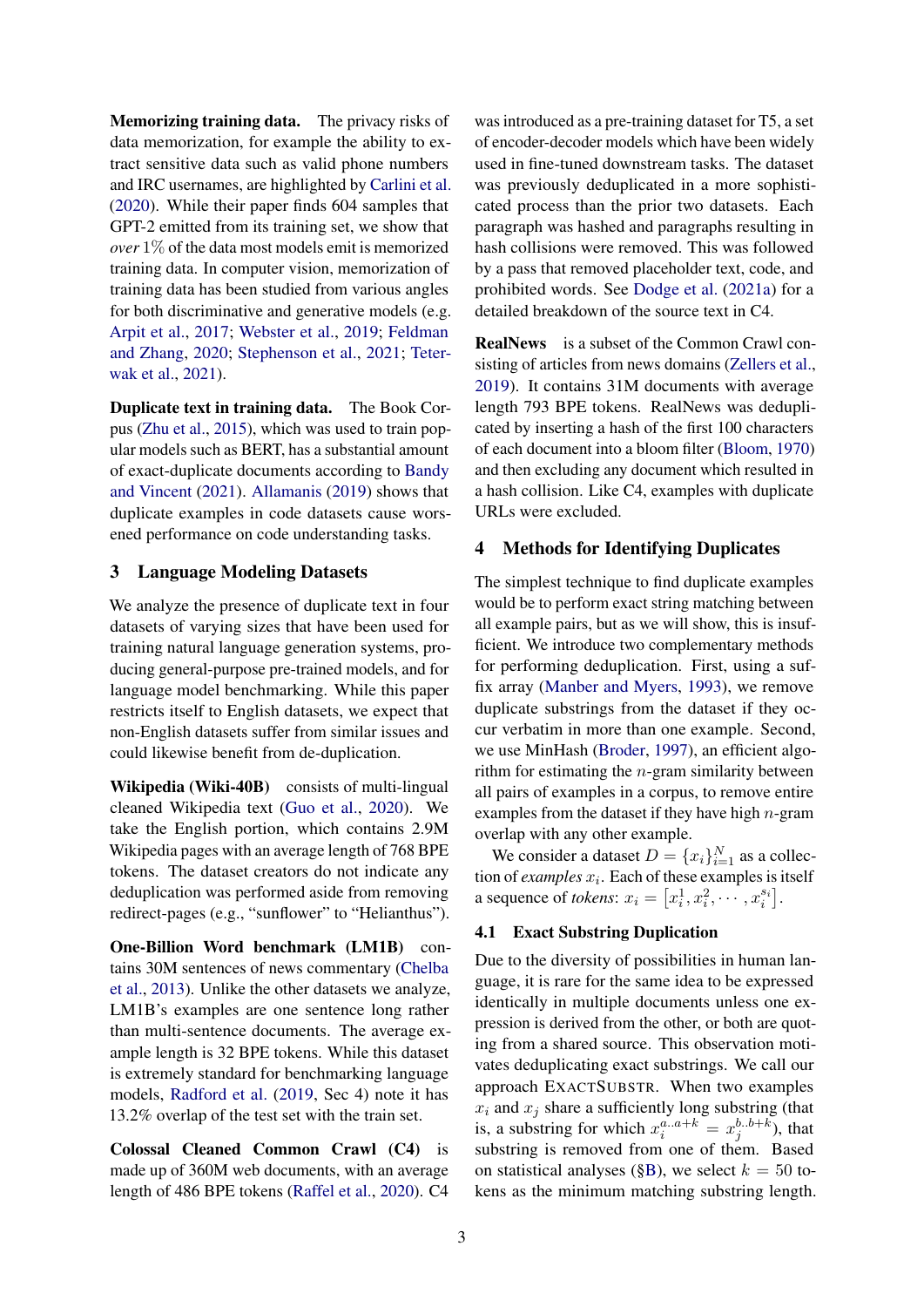A breakdown of the computation needed for this approach can be found in Appendix [B.](#page-12-0)

## 4.1.1 Suffix Arrays

This exact-substring-matching criterion, while conceptually simple, is computationally prohibitive with naive (quadratic) all-pair matching. To improve the efficiency, we concatenate all the examples of the entire dataset D into a giant sequence  $S$ , and construct a Suffix Array  $A$  of  $S$ . A suffix array [\(Manber and Myers,](#page-10-15) [1993\)](#page-10-15) is a representation of a suffix tree [\(Weiner,](#page-10-16) [1973\)](#page-10-16) that can be constructed in linear time in  $\|\mathcal{S}\|$  [\(Kärkkäinen and Sanders,](#page-10-17) [2003\)](#page-10-17) and enables efficient computation of many substring queries; in particular, they allow us to identify duplicated training examples in linear time. Suffix arrays have the advantage over suffix trees in that they are  $10-100\times$  more memory efficient [\(Manber and Myers,](#page-10-15) [1993\)](#page-10-15), requiring just 8 bytes per input token, though they are asymptotically less efficient for some query types. They have been used widely in NLP, such as for efficient TF-IDF computation [\(Yamamoto and Church,](#page-10-18) [2001\)](#page-10-18) and document clustering [\(Chim and Deng,](#page-9-13) [2007\)](#page-9-13).

The suffix array A for a sequence S is a lexicographically-ordered list of all suffixes contained in the sequence. Formally,

$$
\mathcal{A}(\mathcal{S}) = \arg \text{sort all\_suffixes}(\mathcal{S})
$$

For example, the suffixes of the sequence "banana" are ("banana", "anana", "nana" "ana", "na", "a") and so the suffix array is the sequence (6 4 2 1 5 3). In practice, we construct  $S$  from the bytes of the BPE tokenization of the text ([§6\)](#page-5-1).

#### 4.1.2 Substring matching

After constructing  $A$ , it is straightforward to identify duplicated training examples. Suppose that the sequence s was repeated exactly twice in the training dataset  $S$  at positions i and j, that is,  $\mathcal{S}_{i..i+|s|} = \mathcal{S}_{j..j+|s|}$ . Then the indices  $i, j$  will occur adjacent to each other in the suffix array A.

Finding all repeated sequences is thus a matter of linearly scanning the suffix array from beginning to end and looking for sequences  $A_i$ ,  $A_{i+1}$  that share a common prefix of at least some threshold length. Any satisfying sequences are recorded. This algorithm is embarrassingly parallel, and so we can efficiently process the dataset. Based on experimentation (Appendix [B\)](#page-13-0), we choose a threshold length of 50 BPE tokens for all experiments.

### <span id="page-3-0"></span>4.2 Approximate Matching with MinHash

We also perform *approximate* deduplication based on matching entire examples. This method, which we call NEARDUP, is a good complement to the *exact* substring matching, especially for web crawl text, as it handles the very common case of documents being identical except for interspersed templated fields (such as the last row of Table [1\)](#page-4-1).

MinHash [\(Broder,](#page-9-5) [1997\)](#page-9-5) is an approximate matching algorithm widely used in large-scale deduplication tasks [\(Versley and Panchenko,](#page-10-19) [2012;](#page-10-19) [Gabriel et al.,](#page-9-14) [2018;](#page-9-14) [Gyawali et al.,](#page-9-15) [2020\)](#page-9-15), including to deduplicate the training set for a large Chinese-language LM [\(Zeng et al.,](#page-10-9) [2021\)](#page-10-9). Given two documents  $x_i$  and  $x_j$ , the main idea is to represent each document by its respective set of  $n$ -grams  $d_i$  and  $d_j$ . We can then use hash functions to approximate the *Jaccard Index* [\(Jaccard,](#page-9-16) [1912\)](#page-9-16):

$$
Jaccard(d_i, d_j) = |d_i \cap d_j|/|d_i \cup d_j|
$$

If the Jaccard Index between  $d_i$  and  $d_j$  is sufficiently high, it is likely that documents are approximate matches of each other. To efficiently approximate the Jaccard index, MinHash constructs document signatures by sorting each of the  $n$ -grams via a hash function, and then keeping only the  $k$ smallest hashed  $n$ -grams. There are multiple ways to construct estimators of the Jaccard index from these kinds of signatures [\(Cohen,](#page-9-17) [2016\)](#page-9-17).

In our implementation, we use 5-grams and a signature of size 9,000. The probability that two documents are considered a potential match is

$$
Pr(d_i, d_j | \text{Jaccard}(d_i, d_j) = s_{i,j}) = 1 - (1 - s_{i,j}^b)^r
$$

where  $b = 20$  and  $r = 450$  are user-settable parameters to control the strength of the filter. See Appendix [A](#page-12-1) for more details.

For each pair of documents identified as a potential match, more computationally expensive similarity metrics can be employed as a subsequent filtering step. In particular, we identify two documents as duplicates if they are matched by the MinHash algorithm and their *edit similarity* is greater than 0.8. The edit similarity between token sequences  $x_i$  and  $x_j$  is defined as:

$$
EditSim(x_i, x_j) = 1 - \frac{EditDistance(x_i, x_j)}{max(|x_i|, |x_j|)}
$$

To build clusters of similar documents, we construct a graph that has an edge between two documents if they are considered a match. Then, we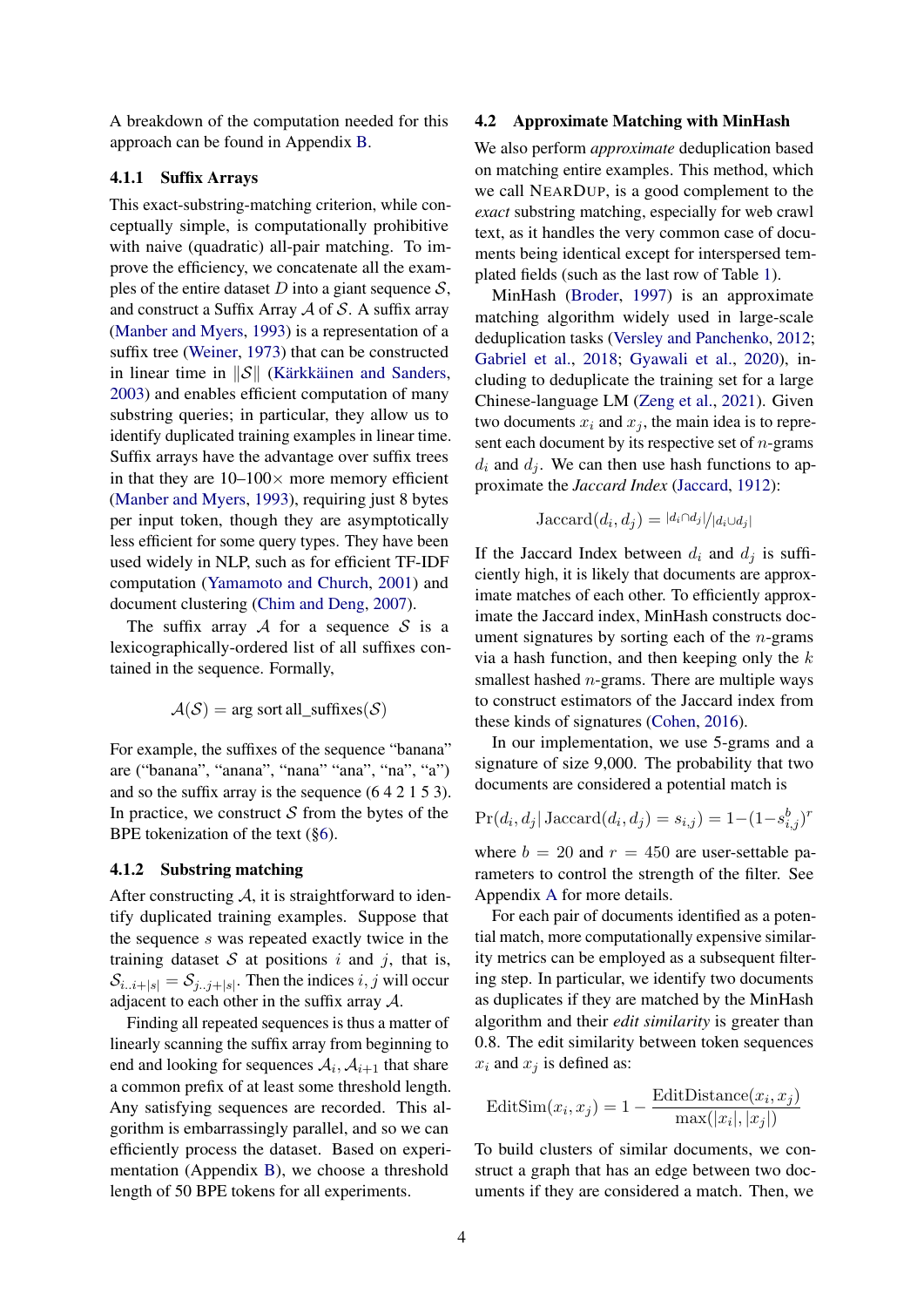<span id="page-4-1"></span>

| Dataset        | Example                                                                                                                                                                                                                                                                                                       | Near-Duplicate Example                                                                                                                                                                                                                                                                                              |  |
|----------------|---------------------------------------------------------------------------------------------------------------------------------------------------------------------------------------------------------------------------------------------------------------------------------------------------------------|---------------------------------------------------------------------------------------------------------------------------------------------------------------------------------------------------------------------------------------------------------------------------------------------------------------------|--|
| Wiki-40B       | \n START ARTICLE \nHum Award for<br>Most Impact-<br>ful Character \n START SECTION \nWinners and nomi-<br>nees\n START PARAGRAPH \nIn the list below, winners are<br>listed first in the colored row, followed by the other nominees.<br>II                                                                   | In START ARTICLE In Hum Award for Best Actor in a<br>Negative Role In START SECTION In Winners and<br>nomi-<br>nees\n START PARAGRAPH \nIn the list below, winners are<br>listed first in the colored row, followed by the other nominees. []                                                                       |  |
| LM1B           | I left for California in 1979 and tracked Cleveland 's changes on<br>trips back to visit my sisters.                                                                                                                                                                                                          | I left for California in 1979, and tracked Cleveland 's changes on<br>trips back to visit my sisters.                                                                                                                                                                                                               |  |
| C <sub>4</sub> | Affordable and convenient holiday flights take off from your<br>departure country, "Canada". From May 2019 to October 2019,<br>Condor flights to your dream destination will be roughly 6 a<br>week! Book your Halifax (YHZ) - Basel (BSL) flight now, and<br>look forward to your "Switzerland" destination! | Affordable and convenient holiday flights take off from your depar-<br>ture country, "USA". From April 2019 to October 2019, Condor<br>flights to your dream destination will be roughly 7 a week! Book<br>your Maui Kahului (OGG) - Dubrovnik (DBV) flight now, and look<br>forward to your "Croatia" destination! |  |

Table 1: Qualitative examples of near-duplicates identified by NEARDUP from each dataset. The similarity between documents is highlighted. Note the small interspersed differences that make exact duplicate matching less effective. Examples ending with "[...]" have been truncated for brevity. More data available in Appendix.

<span id="page-4-4"></span>

<span id="page-4-2"></span>dup in train dup in valid dup in train C4  $3.04\%$   $1.59\%$   $4.60\%$ RealNews 13.63%  $1.25\%$  14.35% LM1B  $4.86\%$  0.07% 4.92%<br>Wiki40B 0.39% 0.26% 0.72% Wiki40B 0.39% 0.26% 0.72%

 $%$  train examples with  $%$  valid with

Table 2: The fraction of examples identified by NEARDUP as near-duplicates.

|                | % train tokens with | % valid with              |              |  |
|----------------|---------------------|---------------------------|--------------|--|
|                |                     | dup in train dup in valid | dup in train |  |
| C <sub>4</sub> | 7.18%               | $0.75~\%$                 | 1.38 $%$     |  |
| RealNews       | 19.4 $%$            | 2.61~%                    | 3.37 $%$     |  |
| LM1B           | 0.76%               | 0.016%                    | 0.019%       |  |
| Wiki40B        | 2.76%               | 0.52~%                    | $\%$<br>0.67 |  |

Figure 1: The distribution of near-duplicate cluster sizes from running NEARDUP on C4.

use the method introduced in Ł $acki$  et al. [\(2018\)](#page-11-0) to identify connected components. A breakdown of the computation needed is given in Appendix [A.](#page-12-1)

### <span id="page-4-0"></span>5 Deduplication Results

We deduplicate each of the four datasets with both of our two techniques. When text was duplicated across multiple data splits, we prioritized keeping a copy in the test or validation set and removing it from the train set.

#### 5.1 Amount of Text Removed

With NEARDUP, we found that the web-scrape datasets contain between 3.04% (on C4) to 13.63% (on RealNews) near duplicates (Table [2\)](#page-4-2). Nearduplicate text is much less common in Wiki-40B, forming only  $0.39\%$  of the train set.<sup>[2](#page-4-3)</sup> In C4, the majority (1.8M) of near-duplicate clusters consisted of just a single pair of examples that matched against each other, but there were 280 clusters with over 5,000 examples in them (Figure [1\)](#page-4-4), including one cluster of size 250,933.

Table 3: The fraction of tokens (note Table [2](#page-4-2) reports the fraction of *examples*) identified by EXACTSUBSTR as part of an exact duplicate 50-token substring.

On average with EXACTSUBSTR, we remove more total content than with NEARDUP (despite EXACTSUBSTR not removing any examples outright)—for example removing 7.18% of the tokens in C4. The exception is LM1B, where EX-ACTSUBSTR removes  $8 \times$  less data than NEARDUP. On investigation, we find this is due to the fact that LM1B documents are significantly shorter: 90% of all documents are under 50 tokens, and so are not even candidates for potential matches even if the entire sequence matched verbatim. We find that both NEARDUP and EXACTSUBSTR remove similar content—77% of the training examples that NEARDUP removes from C4 have at least one verbatim length-50 match found by EXACTSUBSTR.

<span id="page-4-3"></span> $2^2$ Most duplicates we saw were automatically generated pages, such as the outcomes of sports games. This shows the strength of manual curation for creating high-quality datasets.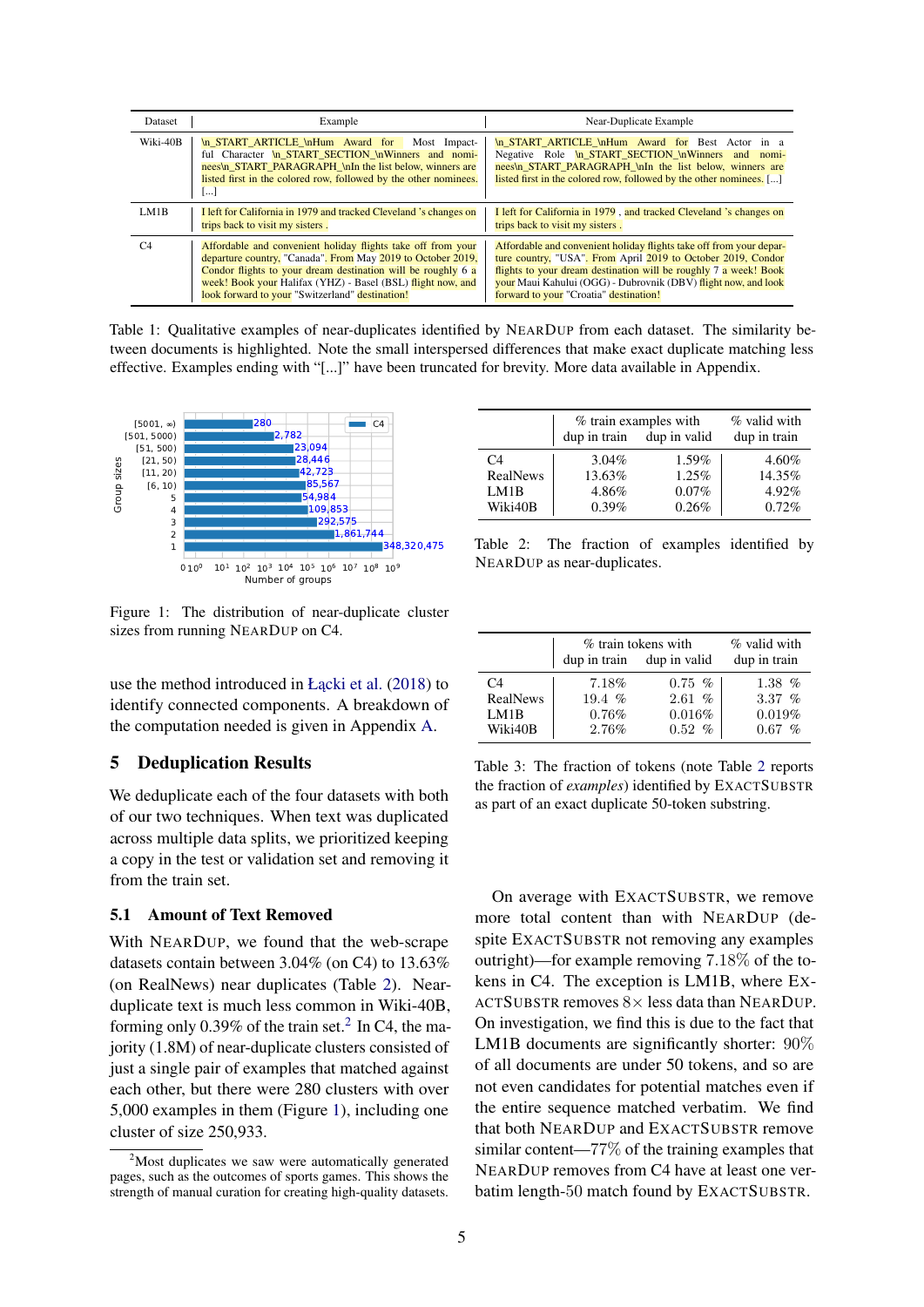#### 5.2 Properties of Duplicated Text

While the authors of both RealNews and C4 explicitly attempted deduplication during dataset construction, the methods were insufficient to capture the more subtle types of duplicate text commonly found on the internet. In C4 and Wiki-40B, we qualitatively observe that much of the text identified as near-duplicated is computer-generated. The text is identical except for the names of places, businesses, products, dates, and so on. Because these examples frequently differ by just a few words at a time, deduplication strategies relying on exact string matching would fail to identify a match. Example duplicate pairs from each dataset can be found in Table [1](#page-4-1) (more examples in the Appendix).

For RealNews and LM1B, derived from news sites, we observe that many near-duplicates occur because the same news article appears on multiple news sites with slightly different formatting. For example, in LM1B, there is one example that starts "*MINEOLA , N.Y. - New York officials say* [...]" and another that starts "*( AP ) - New York officials say* [...]". The two examples are otherwise identical.

#### 5.3 Train / Test Set Leakage

Both deduplication methods identify overlap between the train set and the validation set (Table [2\)](#page-4-2). For example, 4.6% of the C4 validation set and 14.4% of the RealNews validation set examples had an approximate duplicate in their respective training sets. Such duplication is problematic since it could cause evaluation metrics to be unfairly inflated for models that are better at memorizing their train sets. We evaluate the effect of this leakage on publicly released models in Section [6.3.](#page-6-1)

#### <span id="page-5-1"></span>6 Impact on Trained Models

We trained 1.5B parameter "XL", decoderonly, Transformer-based language models similar to GPT-2, on C4-ORIGINAL, C4-NEARDUP, and C4-EXACTSUBSTR, respectively. We use the T5 codebase and model architecture from [Raffel et al.](#page-10-3) [\(2020\)](#page-10-3), and each model was trained for about two epochs on its respective dataset. To better understand the amount of variance in the perplexities of trained models, we also trained three different random seeds of the 110M parameter "base" model for each of the above three datasets—for a total of nine base-sized models.

For all experiments, we used a Byte Pair Encoding (BPE) vocabulary trained on C4-NEARDUP

<span id="page-5-2"></span>

Figure 2: Impact of deduplicating the training set on validation perplexity. We plot the results from T5 XL (see Appendix for base-sized model). For C4, we evaluate on *C4 Original*, the original validation set; *C4 Unique*, a subset of the validation set identified by NEARDUP as having zero matches across C4; and *C4 Duplicates*, a subset of the validation set identified by NEARDUP as having a match in the C4 train set.

with a budget of 50K tokens, which resulted in a vocabulary the same size as GPT-2's. We trained with a maximum sequence length of 512 tokens (for longer documents, we randomly extracted subsequences of this length.) Further training details can be found in Appendix [C.](#page-14-0)

#### <span id="page-5-0"></span>6.1 Model Perplexity

We computed the perplexity of our trained models on the validation sets of LM1B and Wiki-40B, and on subsets of the C4 validation set (Figure [2\)](#page-5-2). For the base size, we observe that all models have similar perplexity on the original C4 validation set and on validation set examples that were identified as unique (no near-duplicate in either train or validation). However, both models trained on deduplicated data have significantly higher perplexity on validation set examples that have duplicates in the training set than the model trained on the original C4. EXACTSUBSTR-deduplicated results in higher perplexity than NEARDUP-deduplicated. These trends holds true for the XL sized model as well. While this may suggest EXACTSUBSTR duplication results in models least overfit on the train set, note that both of these techniques have used separate duplicate thresholds and a different choice of thresholds could change the results.

When evaluating on the validation sets of LM1B and Wiki-40B, we found that models trained on NEARDUP-deduplicated C4 consistently achieved lowest perplexity (for LM1B eval with base models, see Appendix Figure [7\)](#page-18-0). EXACTSUBSTR deduplication decreases perplexity of the XL model by almost 3 points perplexity on Wiki-40B which is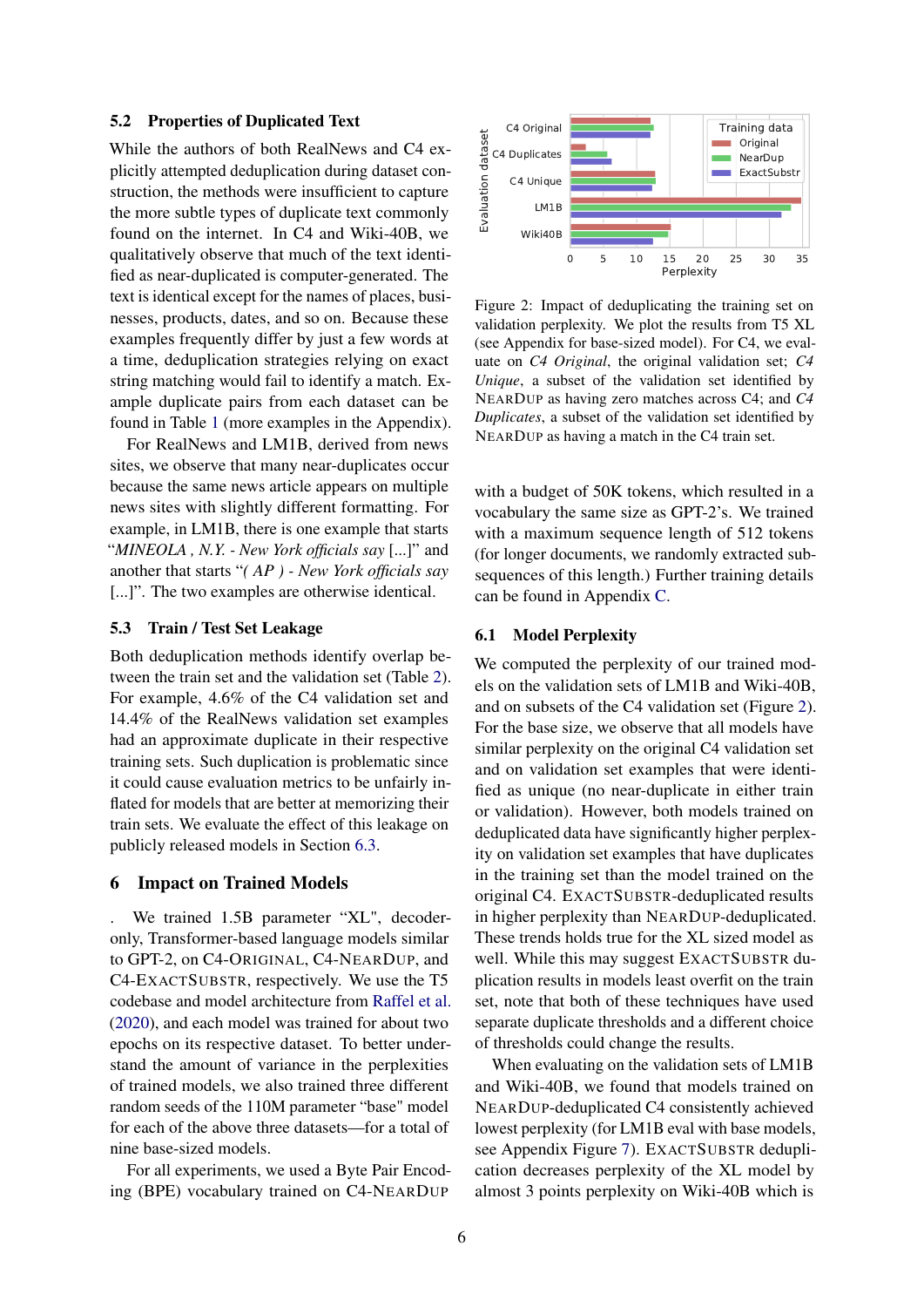<span id="page-6-2"></span>

| Model                 | 1 Epoch | 2 Epochs  |
|-----------------------|---------|-----------|
| XL-ORIGINAL           | 1.926\% | $1.571\%$ |
| <b>XL-NEARDUP</b>     | 0.189%  | 0.264%    |
| <b>XL-EXACTSUBSTR</b> | 0.138%  | 0.168%    |

Table 4: When generating 100k sequences with no prompting, over 1% of the tokens emitted from a model trained on the original dataset are part of a 50-token long sequence copied directly from the training dataset. This drops to 0.1% for the deduplicated datasets.

much larger than the variation of about 1 point perplexity we observed in the base models. This is despite seeing fewer tokens of training data overall.

Lastly, we note all our XL models achieved <35 perplexity on LM1B, which is less than the 42.16 perplexity reported for the 1.5B GPT-2 using a vocabulary the same size as ours.

### <span id="page-6-0"></span>6.2 Generated Text

Data duplication has the effect of biasing the trained LM towards particular types of examples. This can contribute to a lower diversity of generations, and increased likelihood that the generated content is copied from the training data [\(Carlini](#page-9-8) [et al.,](#page-9-8) [2020\)](#page-9-8). For our generation experiments, we use top-k random sampling with  $k = 50$  and experiment with prompted and unprompted generation.

No prompt. We first evaluate memorization tendencies in the case where the model is asked to generate text without any prompt sequence. We generate  $100,000$  samples, each up to 512 tokens in length (examples provided in the Appendix). For each generated token, we say the token is memorized if it is part of a 50-token substring that is exactly contained in the training data. On XL-ORIGINAL, over 1% of the generated tokens belong to memorized sub-sequences (see Table [4\)](#page-6-2). This is ∼ 10× more memorization than XL-EXACTSUBSTR or XL-NEARDUP. Some example subsequences that were copied verbatim from the train set can be found in Table [9](#page-17-0) in the Appendix.

With prompting. In most real use cases, language model generation is controlled by providing a prompt for the model to continue. We experiment with four possible prompt sources: training examples identified by EXACTSUBSTR as having near-duplicates in the train set (train dup), training examples identified as unique (train unique), validation set examples with a near-duplicate in the train set (valid in train), and validation set ex-

<span id="page-6-3"></span>

Figure 3: The proportion of generations which have edit similarity above 0.8 with the groundtruth continuation when using the LM to generate continuations for 32-token prompts identified by NEARDUP as either duplicated or unique.

<span id="page-6-4"></span>

| Model              | Dataset  | Orig  | Dups  | Unique |
|--------------------|----------|-------|-------|--------|
| Transformer-XL     | LM1B     | 21.77 | 10.11 | 23.58  |
| <b>GROVER-Base</b> | RealNews | 15.44 | 13.77 | 15.73  |
| <b>GROVER-XL</b>   | RealNews | 9.15  | 7.68  | 9.45   |

Table 5: For each model, the perplexity of the official validation set (*Orig*), valid set examples which were identified by NEARDUP as matches of train set examples (*Dups*), and valid set examples identified by NEARDUP as unique (*Unique*). Due to the size of the RealNews validation set, we evaluated on only the first 25k examples meeting each condition.

amples identified as unique across all splits (valid unique). We select the first 32 tokens of each example as the prompt, which means we can evaluate the fraction of generations which are near-duplicates with the ground-truth continuation for the prompt (Figure [3\)](#page-6-3). When the prompt comes from duplicate examples in the train set, XL-ORIGINAL reproduces the groundtruth continuation over 40% of the time. XL-EXACTSUBSTR and XL-NEARDUP still copy the groundtruth more often when the prompt comes from a duplicate example than when the prompt comes from a unique example, suggesting that more stringent deduplication may be necessary to remove memorization tendencies entirely.

#### <span id="page-6-1"></span>6.3 Impact on Existing Models

Train-test leakage does not just impact models trained on C4. Table [5](#page-6-4) shows that the presence of near-duplicates of the evaluation set in the train set has a significant impact on model perplexity for two standard models: Transformer-XL [\(Dai](#page-9-18) [et al.,](#page-9-18) [2019\)](#page-9-18), which was trained on LM1B, and GROVER [\(Zellers et al.,](#page-10-8) [2019\)](#page-10-8), which was trained on RealNews. For Transformer XL, the perplexity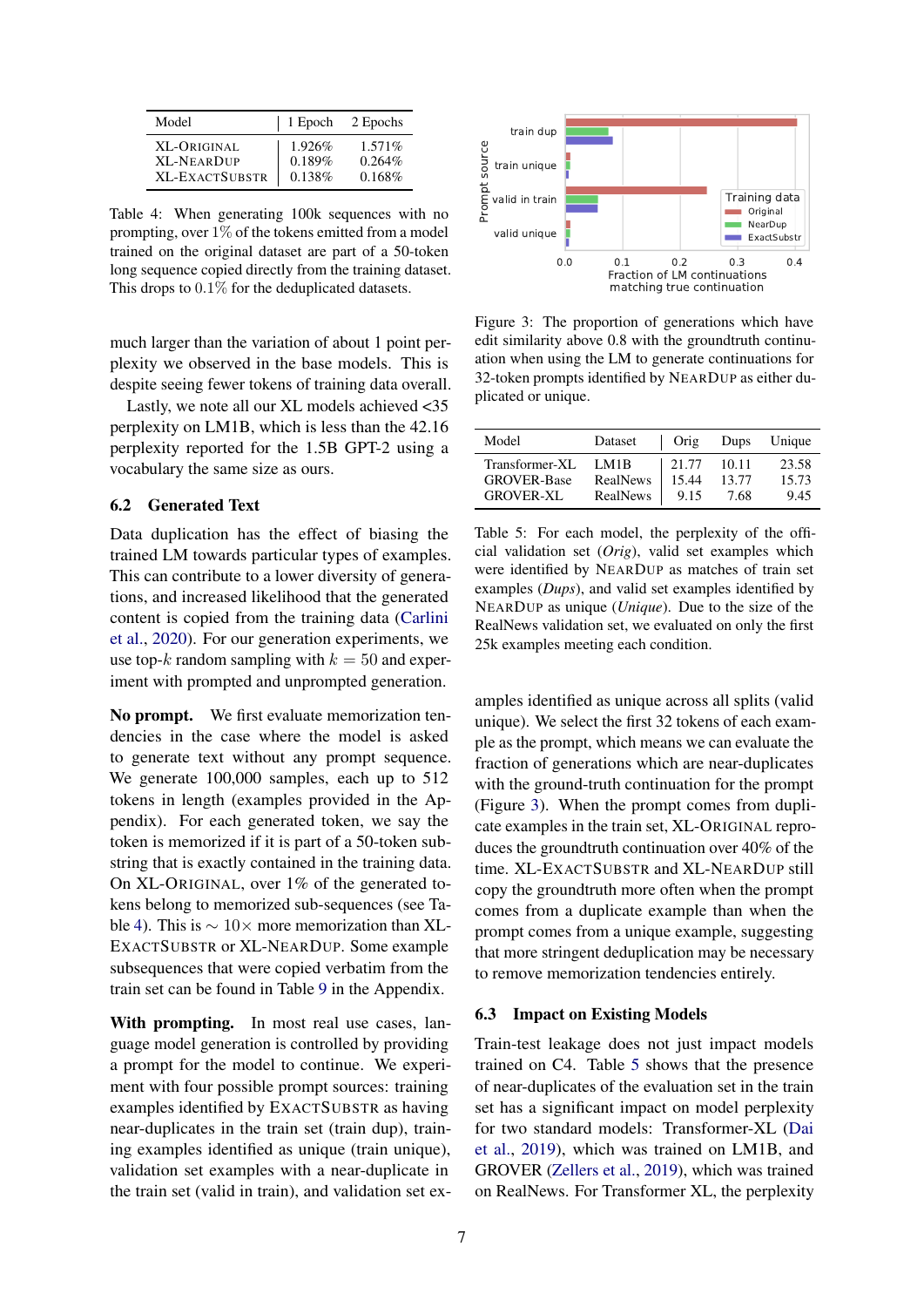halves on examples identified as near-duplicates. For GROVER, the difference, though not quite as stark, is present in both model sizes considered.

Existing models also suffer from the problem of generating text from their train sets. We find that 1.38% of the tokens in the official release of 25k GROVER-Mega outputs<sup>[3](#page-7-0)</sup> are part of verbatim matches in RealNews of at least length 50. Likewise, more than 5% of the tokens in ~200k sequences outputted by GPT-Neo 1.3B [\(Black et al.,](#page-9-19) [2021\)](#page-9-19) are part of a 50 token matches of its training data, the Pile [\(Gao et al.,](#page-9-20) [2020\)](#page-9-20).

## 7 Discussion

The focus of this paper is on the datasets used to train language models. While recent work focused on documenting the potential harms that could arise from problematic datasets [\(Bender and Friedman,](#page-9-21) [2018;](#page-9-21) [Gebru et al.,](#page-9-22) [2020\)](#page-9-22), less work has been done to quantitatively analyze properties of real language modelling datasets, like [Dodge et al.](#page-9-4) [\(2021a\)](#page-9-4) has done for C4. Our paper provides analysis on one particular axis, that of data duplication.

Our experiments measured what could be quantified: the amount of duplicate content in common datasets, the effect of deduplication on trained model perplexity, and the reduction of memorized content in trained models through deduplication. We do not focus on the nature of the data being removed by deduplication or memorized by LMs.

Privacy is an important subject for future work, as memorized training data has significant privacy consequences. By this, we mean the standard privacy definition that a model should not reveal anything particular to the specific dataset it was trained on, as opposed to another training dataset from a similar distribution [\(Shokri et al.,](#page-10-20) [2017\)](#page-10-20).<sup>[4](#page-7-1)</sup> Training on standard datasets that have not yet been deduplicated results in models that are particularly sensitive to examples that happened to be repeated multiple times, and this has negative privacy implications. For instance, it could violate a person's expectations of privacy if their publicly available personal data appeared in a different, surprising context. Downstream applications of LMs, such

as the game AI Dungeon<sup>[5](#page-7-2)</sup>, should also not output memorized content like adverts for real products.

We stress that in our experiments, we do not distinguish between undesired memorized text (such as phone numbers), innocuous memorized text (common phrases), and text we may want to be memorized (such as a quote by a public figure), and instead treat all instances of the LM generating text that closely matches the training set as problematic. While we qualitatively observed that much of the identified memorized content was relatively innocuous, a more systematic study of the risks associated with the detected memorization was beyond the scope of this work.

We also do not investigate the negative consequences of deduplication. Some language tasks explicitly require memorization, like document retrieval or closed-book question answering. Also, text that gives attribution is often duplicated across documents, so removing duplicate substrings could correspond to removing *just* the attribution, which could result in models that learn the content without its attached attribution. Deduplication is also not sufficient to remove privacy-sensitive data like bank passwords and medical records which should never be used in training data [\(Brown et al.,](#page-9-23) [2022\)](#page-9-23).

Ultimately, whether memorization is a desired property of a language model, or else risky and unwanted, depends both on the nature of the text that has been memorized and on the downstream applications of the trained model. However, since the trend has been towards creating datasets and models that are application-agnostic, we encourage researchers to think carefully about the limitations of the data they have collected and the how the model's intended usage constrains what should be part of the training set. Developing techniques to memorize or forget specific sequences depending on the end application is a promising research direction.

#### 8 Conclusion

We encourage future language model research to perform dataset deduplication, either by training on the deduplicated datasets we release, using the deduplication tools we release, or following our approach to deduplicate datasets with new tools.

The exact technique used to perform deduplication is less important than performing stringent deduplication in the first place. On the whole, dedu-

<span id="page-7-0"></span><sup>3</sup> [gs://grover-models/generation\\_examples/](gs://grover-models/generation_examples/generator=mega~dataset=p0.90.jsonl) [generator=mega~dataset=p0.90.jsonl](gs://grover-models/generation_examples/generator=mega~dataset=p0.90.jsonl)

<span id="page-7-1"></span><sup>4</sup>Another interpretation of privacy focuses on the sensitivity of the data involved, when a model is trained on and able to reproduce personal identifiers or other forms of "private data." Our definition is more expansive.

<span id="page-7-2"></span><sup>5</sup> <https://play.aidungeon.io/>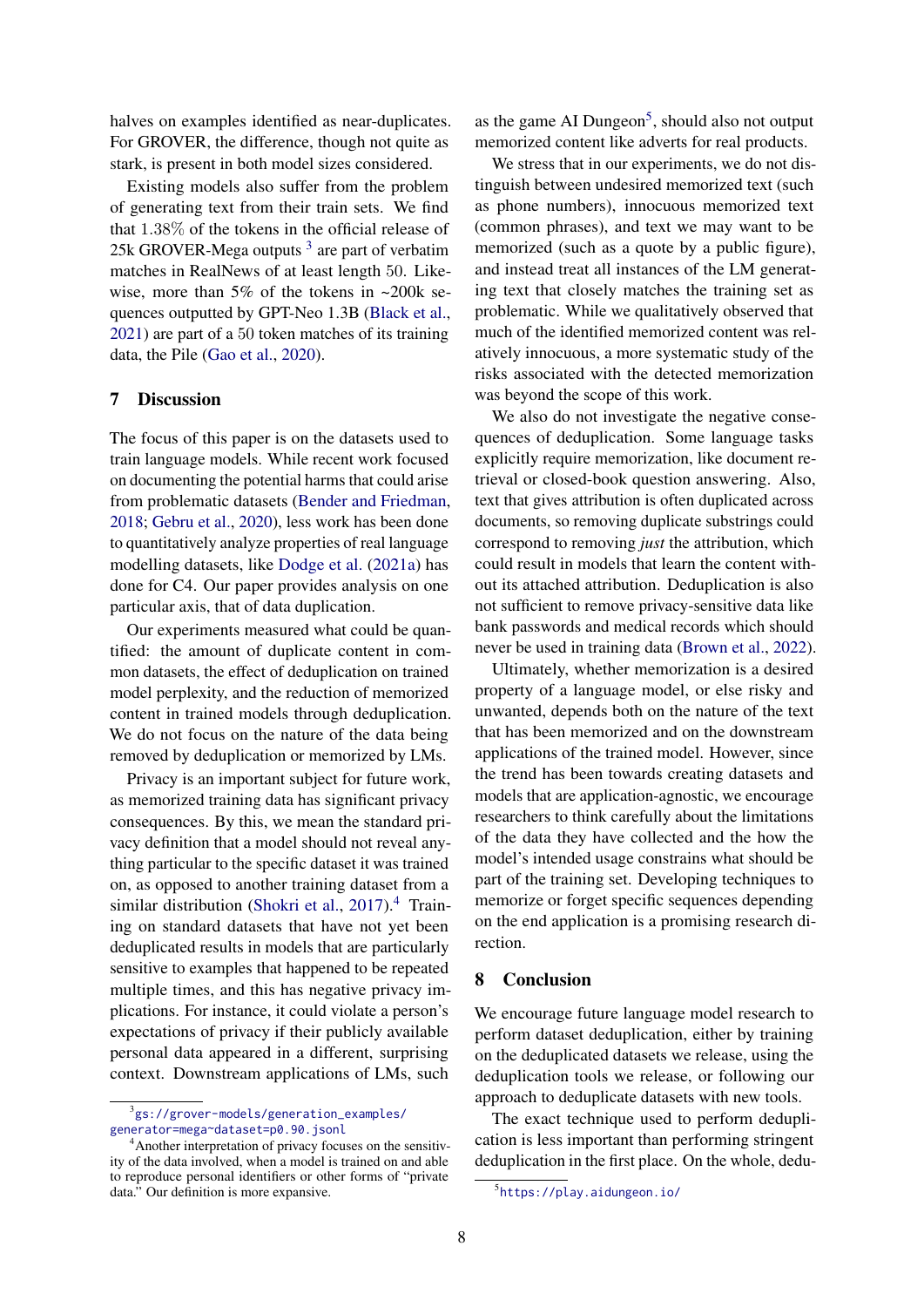plication does not harm, and sometimes improves, model perplexity, despite the fact that the deduplicated datasets are smaller and faster to train on. It is especially important that there are no duplicates between the training and testing sets, because overlap here explicitly encourages selecting models that memorize the training data. Lastly, deduplication helps to reduce some of the privacy concerns around LMs memorizing their training data.

## **Ethics**

The developers of large language models typically attempt to create training data that reflects natural human communication, but current methods to collect and curate such datasets are fallible. There are multiple reasons some text ends up over-represented. For example, bot replies, auto-generated templates, and licenses are repeated for structural (e.g., legal, economical) reasons (as was also observed by [Dodge et al.](#page-9-4) [\(2021a\)](#page-9-4)). Additionally, common techniques for acquiring and "cleaning" data can result in an over-representation of particular subsets of world users, often those who are English-speaking and publishing in established forums. This effectively under-represents non-English speakers as well as groups whose communication mostly occurs outside of the public web. In this paper, we focus on the problem of over-representation of some types of text (structural duplicates) but do not address the problem of under-representation of others.

Additionally, while we discuss when memorized content might be desired and when it might not be desired, our analysis does not disambiguate these two cases. Work to disambiguate helpful from harmful memorization is tremendously complex and would require a different set of research methodologies than are presented in this work.

## Acknowledgements

We are grateful to the many researchers whose technical help, feedback, and discussions shaped this project: Jacob Austin, Samy Bengio, Olivier Bousquet, James Bradbury, Fernando Diaz, Mark Diaz, Noah Fiedel, Jonathan Frankle, David Grangier, Stefanie Karp, David Mimno, Gaurav Mishra, Michael Mozer, Sharan Narang, Alex Passos, Adam Roberts, Hanie Sedghi, Jascha Sohldickstein, David So, Florian Tramer, and Yun William Yu. We are also grateful to the Google

Brain women who have given us continuous support.

Chris Callison-Burch and Daphne Ippolito's research is supported in part by the DARPA KAIROS Program (contract FA8750-19-2-1004), the DARPA LwLL Program (contract FA8750-19- 2-0201), and the IARPA BETTER Program (contract 2019-19051600004). The views and conclusions contained herein are those of the authors and should not be interpreted as necessarily representing the official policies, either expressed or implied, of DARPA, IARPA, or the U.S. Government.

### Contributions

Each of the authors on this paper significantly contributed to the final results.

- Katherine trained the models used in the paper, built and ran the eval and text generation pipelines, contributed significantly to writing, analysis, and project organization and management.
- Daphne ran the approximate matching data deduplication pipelines, extracted prompts and evaluation datasets, ran eval pipelines, and contributed significantly to planning, writing, and analysis.
- Andrew wrote the code to perform deduplication with approximate matching, helped evaluate energy expenditure, and helped with analysis.
- Chiyuan helped generate plots and contributed to project scoping, writing, and data analysis.
- Chris offered mentorship and guidance throughout the project and contributed to writing.
- Doug offered mentorship and guidance throughout the project and contributed to writing.
- Nicholas wrote the suffix array implementation, ran all EXACTSUBSTR deduplication experiments, contributed significantly to planning, writing, and analysis, as well as scoping the project.

#### References

<span id="page-8-0"></span>Miltiadis Allamanis. 2019. The adverse effects of code duplication in machine learning models of code. In *Proceedings of the 2019 ACM SIG-PLAN International Symposium on New Ideas, New Paradigms, and Reflections on Programming and Software*, pages 143–153.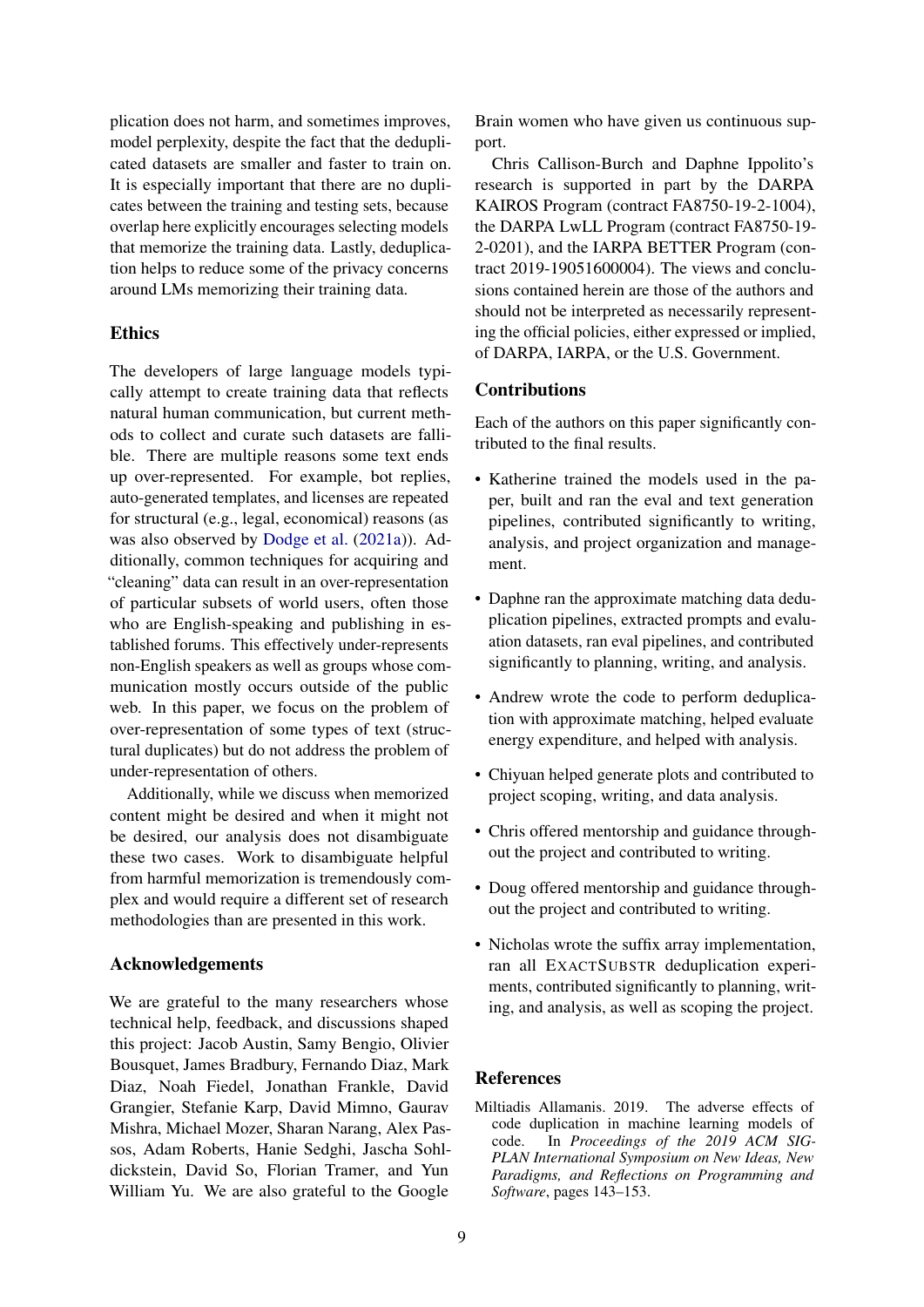- <span id="page-9-9"></span>Devansh Arpit, Stanisław Jastrzębski, Nicolas Ballas, David Krueger, Emmanuel Bengio, Maxinder S Kanwal, Tegan Maharaj, Asja Fischer, Aaron Courville, Yoshua Bengio, et al. 2017. A closer look at memorization in deep networks. In *International Conference on Machine Learning*, pages 233–242. PMLR.
- <span id="page-9-11"></span>Jack Bandy and Nicholas Vincent. 2021. [Addressing](http://arxiv.org/abs/2105.05241) ["documentation debt" in machine learning research:](http://arxiv.org/abs/2105.05241) [A retrospective datasheet for bookcorpus.](http://arxiv.org/abs/2105.05241)
- <span id="page-9-21"></span>Emily M. Bender and Batya Friedman. 2018. [Data](https://doi.org/10.1162/tacl_a_00041) [statements for natural language processing: Toward](https://doi.org/10.1162/tacl_a_00041) [mitigating system bias and enabling better science.](https://doi.org/10.1162/tacl_a_00041) *Transactions of the Association for Computational Linguistics*, 6:587–604.
- <span id="page-9-3"></span>Emily M. Bender, Timnit Gebru, Angelina McMillan-Major, and Shmargaret Shmitchell. 2021. [On the](https://doi.org/10.1145/3442188.3445922) [dangers of stochastic parrots: Can language models](https://doi.org/10.1145/3442188.3445922) [be too big?](https://doi.org/10.1145/3442188.3445922)  $\blacksquare$ . In *Proceedings of the 2021 ACM Conference on Fairness, Accountability, and Transparency*, FAccT '21, page 610–623, New York, NY, USA. Association for Computing Machinery.
- <span id="page-9-19"></span>Sid Black, Leo Gao, Phil Wang, Connor Leahy, and Stella Biderman. 2021. [GPT-Neo: Large](http://github.com/eleutherai/gpt-neo) [scale autoregressive language modeling with mesh](http://github.com/eleutherai/gpt-neo)[tensorflow.](http://github.com/eleutherai/gpt-neo)
- <span id="page-9-12"></span>Burton H Bloom. 1970. Space/time trade-offs in hash coding with allowable errors. *Communications of the ACM*, 13(7):422–426.
- <span id="page-9-5"></span>Andrei Z Broder. 1997. On the resemblance and containment of documents. In *Proceedings. Compression and Complexity of SEQUENCES 1997 (Cat. No. 97TB100171)*, pages 21–29. IEEE.
- <span id="page-9-23"></span>Hannah Brown, Katherine Lee, Fatemehsadat Mireshghallah, Reza Shokri, and Florian Tramèr. 2022. What does it mean for a language model to preserve privacy? *arXiv preprint*.
- <span id="page-9-2"></span>Tom B Brown, Benjamin Mann, Nick Ryder, Melanie Subbiah, Jared Kaplan, Prafulla Dhariwal, Arvind Neelakantan, Pranav Shyam, Girish Sastry, Amanda Askell, et al. 2020. Language models are few-shot learners. In *Advances in Neural Information Processing Systems 33*.
- <span id="page-9-8"></span>Nicholas Carlini, Florian Tramer, Eric Wallace, Matthew Jagielski, Ariel Herbert-Voss, Katherine Lee, Adam Roberts, Tom Brown, Dawn Song, Ulfar Erlingsson, Alina Oprea, and Colin Raffel. 2020. [Extracting training data from large language models.](http://arxiv.org/abs/2012.07805)
- <span id="page-9-0"></span>Ciprian Chelba, Tomas Mikolov, Mike Schuster, Qi Ge, Thorsten Brants, Phillipp Koehn, and Tony Robinson. 2013. One billion word benchmark for measuring progress in statistical language modeling. *arXiv preprint arXiv:1312.3005*.
- <span id="page-9-13"></span>Hung Chim and Xiaotie Deng. 2007. [A new suffix](https://doi.org/10.1145/1242572.1242590) [tree similarity measure for document clustering.](https://doi.org/10.1145/1242572.1242590) In

*Proceedings of the 16th International Conference on World Wide Web*, WWW '07, page 121–130, New York, NY, USA. Association for Computing Machinery.

<span id="page-9-17"></span>Edith Cohen. 2016. [Min-hash sketches: A brief survey.](http://www.cohenwang.com/edith/Surveys/minhash.pdf)

- <span id="page-9-18"></span>Zihang Dai, Zhilin Yang, Yiming Yang, Jaime Carbonell, Quoc V Le, and Ruslan Salakhutdinov. 2019. Transformer-xl: Attentive language models beyond a fixed-length context. *arXiv preprint arXiv:1901.02860*.
- <span id="page-9-4"></span>Jesse Dodge, Maarten Sap, Ana Marasovic, William Agnew, Gabriel Ilharco, Dirk Groeneveld, and Matt Gardner. 2021a. [Documenting the english colossal](http://arxiv.org/abs/2104.08758) [clean crawled corpus.](http://arxiv.org/abs/2104.08758)
- <span id="page-9-7"></span>Jesse Dodge, Maarten Sap, Ana Marasovic, William Agnew, Gabriel Ilharco, Dirk Groeneveld, and Matt Gardner. 2021b. [Documenting the english](http://arxiv.org/abs/2104.08758) colossal clean crawled corpus. *arXiv preprint* [colossal clean crawled corpus.](http://arxiv.org/abs/2104.08758) *arXiv:2104.08758*.
- <span id="page-9-10"></span>Vitaly Feldman and Chiyuan Zhang. 2020. What neural networks memorize and why: Discovering the long tail via influence estimation. In *Advances in Neural Information Processing Systems*.
- <span id="page-9-14"></span>Rodney A. Gabriel, Tsung-Ting Kuo, Julian McAuley, and Chun-Nan Hsu. 2018. [Identifying and char](https://doi.org/https://doi.org/10.1016/j.jbi.2018.04.009)[acterizing highly similar notes in big clinical note](https://doi.org/https://doi.org/10.1016/j.jbi.2018.04.009) [datasets.](https://doi.org/https://doi.org/10.1016/j.jbi.2018.04.009) *Journal of Biomedical Informatics*, 82:63– 69.
- <span id="page-9-20"></span>Leo Gao, Stella Biderman, Sid Black, Laurence Golding, Travis Hoppe, Charles Foster, Jason Phang, Horace He, Anish Thite, Noa Nabeshima, Shawn Presser, and Connor Leahy. 2020. The Pile: An 800gb dataset of diverse text for language modeling. *arXiv preprint arXiv:2101.00027*.
- <span id="page-9-22"></span>Timnit Gebru, Jamie Morgenstern, Briana Vecchione, Jennifer Wortman Vaughan, Hanna Wallach, Hal Daumé III au2, and Kate Crawford. 2020. [Datasheets for datasets.](http://arxiv.org/abs/1803.09010)
- <span id="page-9-1"></span>David Graff, Junbo Kong, Ke Chen, and Kazuaki Maeda. 2003. English gigaword. *Linguistic Data Consortium, Philadelphia*, 4(1):34.
- <span id="page-9-6"></span>Mandy Guo, Zihang Dai, Denny Vrandecic, and Rami Al-Rfou. 2020. [Wiki-40b: Multilingual language](http://www.lrec-conf.org/proceedings/lrec2020/pdf/2020.lrec-1.296.pdf) [model dataset.](http://www.lrec-conf.org/proceedings/lrec2020/pdf/2020.lrec-1.296.pdf) In *LREC 2020*.
- <span id="page-9-15"></span>Bikash Gyawali, Lucas Anastasiou, and Petr Knoth. 2020. Deduplication of scholarly documents using locality sensitive hashing and word embeddings. In *Proceedings of the 12th Language Resources and Evaluation Conference*, pages 901–910.
- <span id="page-9-16"></span>Paul Jaccard. 1912. The distribution of the flora in the alpine zone. *New phytologist*, 11(2):37–50.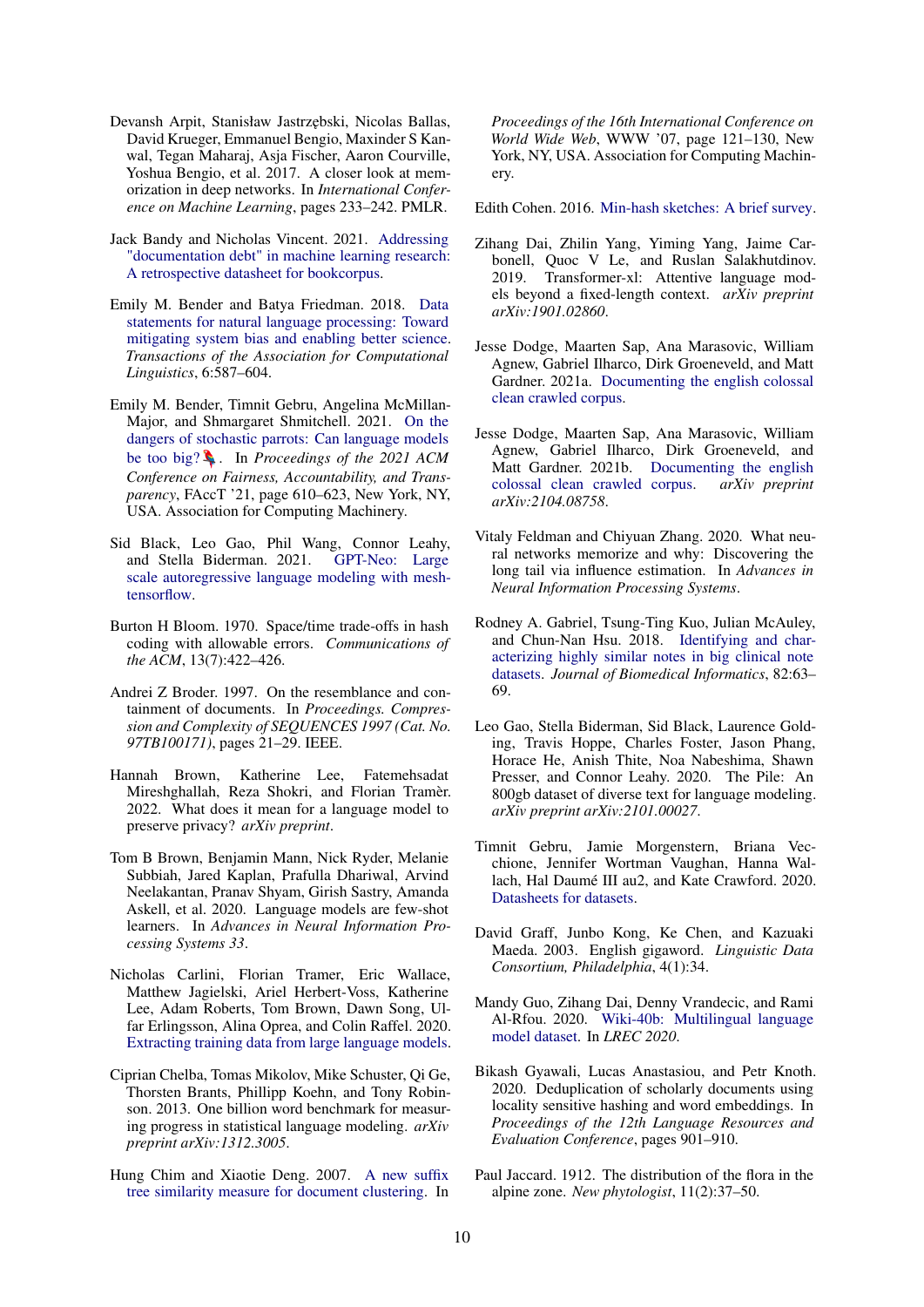- <span id="page-10-17"></span>Juha Kärkkäinen and Peter Sanders. 2003. Simple linear work suffix array construction. In *International colloquium on automata, languages, and programming*, pages 943–955. Springer.
- <span id="page-10-22"></span>Pang Ko and Srinivas Aluru. 2003. Space efficient linear time construction of suffix arrays. In *Annual Symposium on Combinatorial Pattern Matching*, pages 200–210. Springer.
- <span id="page-10-15"></span>Udi Manber and Gene Myers. 1993. Suffix arrays: a new method for on-line string searches. *siam Journal on Computing*, 22(5):935–948.
- <span id="page-10-21"></span>Ge Nong, Sen Zhang, and Wai Hong Chan. 2009. Linear suffix array construction by almost pure inducedsorting. In *2009 data compression conference*, pages 193–202. IEEE.
- <span id="page-10-5"></span>David Patterson, Joseph Gonzalez, Quoc Le, Chen Liang, Lluis-Miquel Munguia, Daniel Rothchild, David So, Maud Texier, and Jeff Dean. 2021. [Car](http://arxiv.org/abs/2104.10350)[bon emissions and large neural network training.](http://arxiv.org/abs/2104.10350)
- <span id="page-10-6"></span>Alec Radford, Jeffrey Wu, Rewon Child, David Luan, Dario Amodei, and Ilya Sutskever. 2019. Language models are unsupervised multitask learners. *OpenAI blog*, 1(8):9.
- <span id="page-10-3"></span>Colin Raffel, Noam Shazeer, Adam Roberts, Katherine Lee, Sharan Narang, Michael Matena, Yanqi Zhou, Wei Li, and Peter J. Liu. 2020. [Exploring](http://jmlr.org/papers/v21/20-074.html) [the limits of transfer learning with a unified text-to](http://jmlr.org/papers/v21/20-074.html)[text transformer.](http://jmlr.org/papers/v21/20-074.html) *Journal of Machine Learning Research*, 21(140):1–67.
- <span id="page-10-23"></span>Noam Shazeer and Mitchell Stern. 2018. Adafactor: Adaptive learning rates with sublinear memory cost. In *International Conference on Machine Learning*, pages 4596–4604. PMLR.
- <span id="page-10-2"></span>Emily Sheng, Kai-Wei Chang, Premkumar Natarajan, and Nanyun Peng. 2020. Towards controllable biases in language generation. *arXiv preprint arXiv:2005.00268*.
- <span id="page-10-20"></span>Reza Shokri, Marco Stronati, Congzheng Song, and Vitaly Shmatikov. 2017. Membership inference attacks against machine learning models. In *2017 IEEE Symposium on Security and Privacy (SP)*, pages 3–18. IEEE.
- <span id="page-10-12"></span>Cory Stephenson, Suchismita Padhy, Abhinav Ganesh, Yue Hui, Hanlin Tang, and SueYeon Chung. 2021. On the geometry of generalization and memorization in deep neural networks. In *International Conference on Learning Representations*.
- <span id="page-10-4"></span>Emma Strubell, Ananya Ganesh, and Andrew McCallum. 2019. [Energy and policy considerations for](http://arxiv.org/abs/1906.02243) [deep learning in nlp.](http://arxiv.org/abs/1906.02243)
- <span id="page-10-13"></span>Piotr Teterwak, Chiyuan Zhang, Dilip Krishnan, and Michael C Mozer. 2021. Understanding invariance via feedforward inversion of discriminatively trained classifiers. In *International Conference on Machine Learning*, pages 10225–10235. PMLR.
- <span id="page-10-10"></span>Trieu H Trinh and Quoc V Le. 2018. A simple method for commonsense reasoning. *arXiv preprint arXiv:1806.02847*.
- <span id="page-10-7"></span>Ashish Vaswani, Noam Shazeer, Niki Parmar, Jakob Uszkoreit, Llion Jones, Aidan N Gomez, Lukasz Kaiser, and Illia Polosukhin. 2017. Attention is all you need. *arXiv preprint arXiv:1706.03762*.
- <span id="page-10-19"></span>Yannick Versley and Yana Panchenko. 2012. Not just bigger: Towards better-quality web corpora. In *Proceedings of the seventh Web as Corpus Workshop (WAC7)*, pages 44–52.
- <span id="page-10-1"></span>Eric Wallace, Shi Feng, Nikhil Kandpal, Matt Gardner, and Sameer Singh. 2019. Universal adversarial triggers for attacking and analyzing nlp. *arXiv preprint arXiv:1908.07125*.
- <span id="page-10-11"></span>Ryan Webster, Julien Rabin, Loïc Simon, and Frédéric Jurie. 2019. [Detecting overfitting of deep generative](https://doi.org/10.1109/CVPR.2019.01153) [networks via latent recovery.](https://doi.org/10.1109/CVPR.2019.01153) In *2019 IEEE/CVF Conference on Computer Vision and Pattern Recognition (CVPR)*, pages 11265–11274.
- <span id="page-10-16"></span>Peter Weiner. 1973. Linear pattern matching algorithms. In *14th Annual Symposium on Switching and Automata Theory (swat 1973)*, pages 1–11. IEEE.
- <span id="page-10-0"></span>Linting Xue, Noah Constant, Adam Roberts, Mihir Kale, Rami Al-Rfou, Aditya Siddhant, Aditya Barua, and Colin Raffel. 2020. mt5: A massively multilingual pre-trained text-to-text transformer. *arXiv preprint arXiv:2010.11934*.
- <span id="page-10-18"></span>Mikio Yamamoto and Kenneth W Church. 2001. Using suffix arrays to compute term frequency and document frequency for all substrings in a corpus. *Computational Linguistics*, 27(1):1–30.
- <span id="page-10-8"></span>Rowan Zellers, Ari Holtzman, Hannah Rashkin, Yonatan Bisk, Ali Farhadi, Franziska Roesner, and Yejin Choi. 2019. Defending against neural fake news. *arXiv preprint arXiv:1905.12616*.
- <span id="page-10-9"></span>Wei Zeng, Xiaozhe Ren, Teng Su, Hui Wang, Yi Liao, Zhiwei Wang, Xin Jiang, ZhenZhang Yang, Kaisheng Wang, Xiaoda Zhang, Chen Li, Ziyan Gong, Yifan Yao, Xinjing Huang, Jun Wang, Jianfeng Yu, Qi Guo, Yue Yu, Yan Zhang, Jin Wang, Hengtao Tao, Dasen Yan, Zexuan Yi, Fang Peng, Fangqing Jiang, Han Zhang, Lingfeng Deng, Yehong Zhang, Zhe Lin, Chao Zhang, Shaojie Zhang, Mingyue Guo, Shanzhi Gu, Gaojun Fan, Yaowei Wang, Xuefeng Jin, Qun Liu, and Yonghong Tian. 2021. Pangu-α: Large-scale autoregressive pretrained chinese language models with auto-parallel computation. *arXiv preprint arXiv:2104.12369*.
- <span id="page-10-14"></span>Yukun Zhu, Ryan Kiros, Rich Zemel, Ruslan Salakhutdinov, Raquel Urtasun, Antonio Torralba, and Sanja Fidler. 2015. Aligning books and movies: Towards story-like visual explanations by watching movies and reading books. In *Proceedings of the IEEE international conference on computer vision*, pages 19– 27.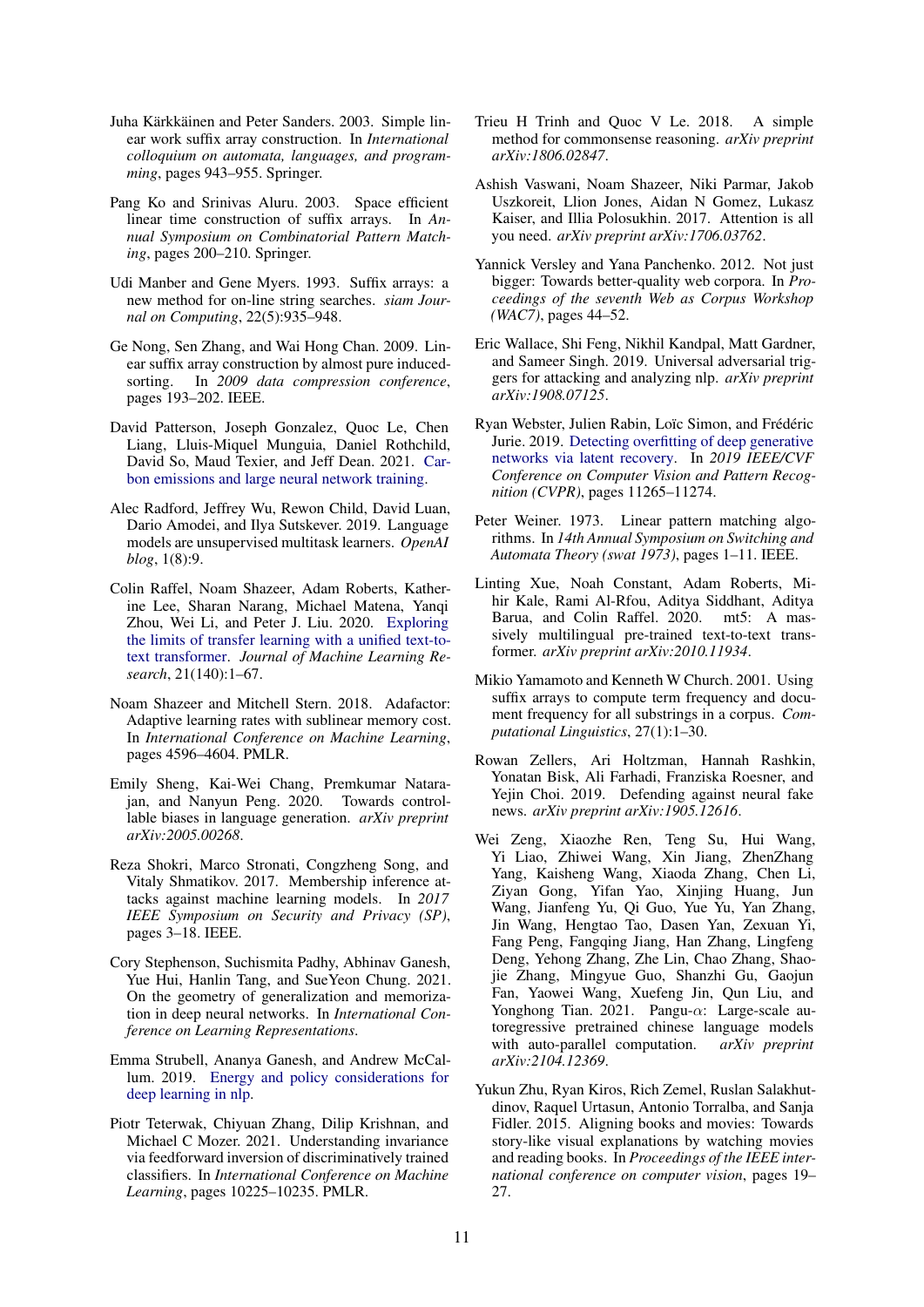<span id="page-11-0"></span>Jakub Łącki, Vahab Mirrokni, and Michał Włodarczyk. 2018. [Connected components at scale via local con](http://arxiv.org/abs/1807.10727)[tractions.](http://arxiv.org/abs/1807.10727)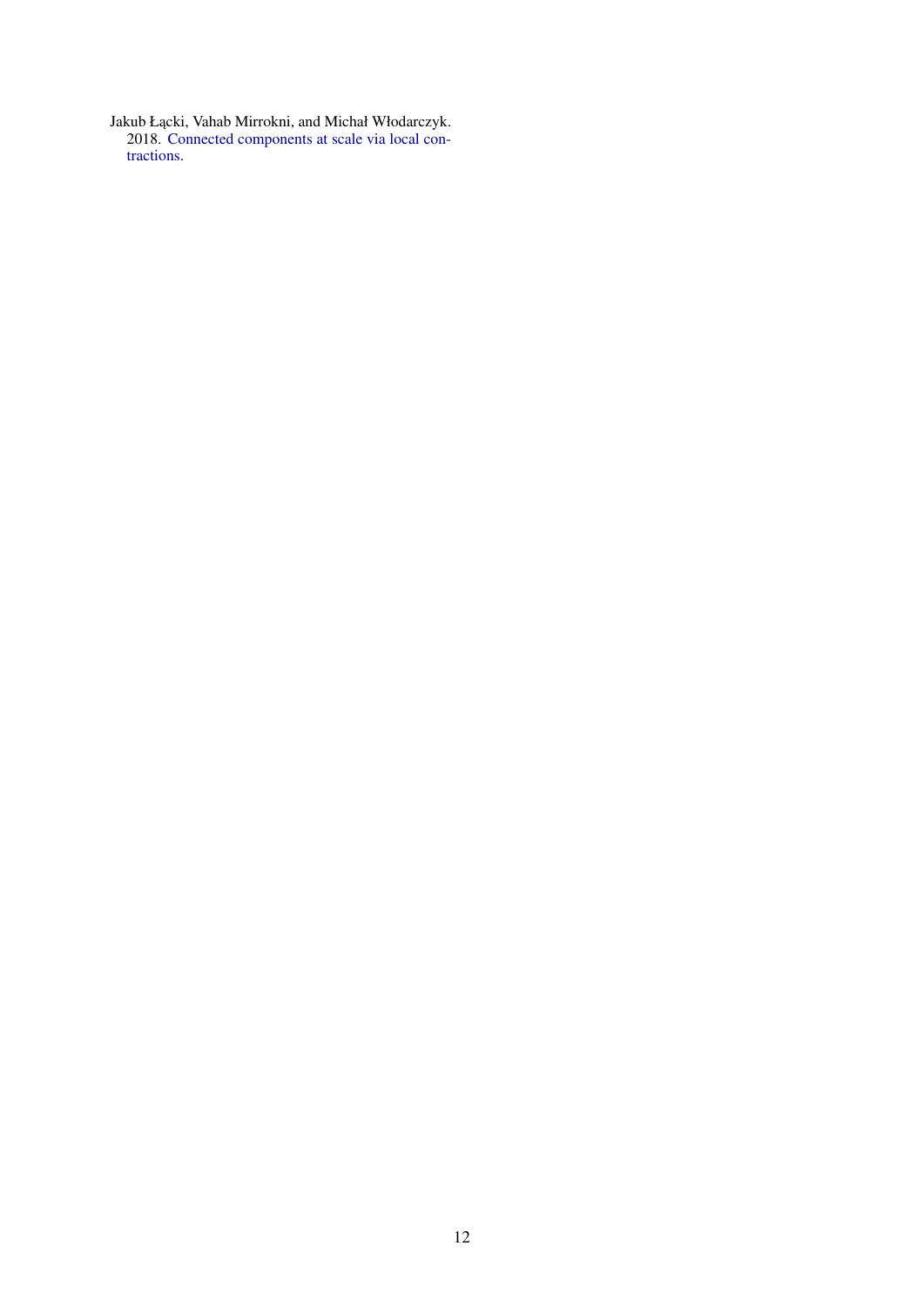#### <span id="page-12-1"></span>A Further Details on NEARDUP

For our MinHash based deduplication method, documents are first space tokenized, then each consecutive 5-gram is hashed using tabulation hashing. The set of these hashes is the signature for the document. For each element in a document's signature, the element is hashed using  $k$  other hash functions. The minimum hashed element for each of the  $k$ hash functions is stored. These minimum hashes are then partitioned into  $r$  buckets, with  $b$  hashes per bucket. These b hashes are augmented into a single value, then if two documents have the same value in at least one bucket, they'll be marked as a potential match. The probability that two documents are considered a potential match is equal to

$$
Pr(d_i, d_j | \text{Jaccard}(d_i, d_j) = s_{i,j}) = 1 - (1 - s_{i,j}^b)^r
$$

where  $s_{i,j}$  is the Jaccard index between the two documents  $i$  and  $j$ . For document pairs that were identified as potential matches, we computed their actual Jaccard index, and if that was above 0.8, we computed their edit similarity. Document pairs with edit similarity higher than 0.8 were identified as duplicates. After some experimentation, we chose to use  $b = 20$ , and  $r = 450$ , so  $k = 9,000$ , so as to make sure a collision at the desired Jaccard index threshold of 0.8 had a high probability of occurring.

We also tested an alternative configuration filtering to document pairs with Jaccard index of at least 0.9 and edit similarity of at least 0.9. In this case, we used  $b = 20$ ,  $r = 40$ , and  $k = 800$ . Figure [4](#page-13-1) shows the histogram of Jaccard similarities and edit similarities for all document pairs which collided in min-hash space, for our chosen configuration (blue) and for the alternative configuration (orange). This allows us verify if the threshold chosen has few comparisons around the chosen threshold, then we've likely captured the majority of actual near duplicates above that threshold. To verify that yourself, look at the left hand tails of the distributions. Since both 0.8 and 0.9 begin to vanish at the same point (in spite of the fact that the two thresholds are optimized for accuracy around different thresholds), we feel comfortable saying that we're capturing the majority of actual near duplicates.

**Computational Analysis** Let  $N$  be the number of documents and  $T$  be the maximal number of tokens in a document. Edit similarity has a worst case complexity of  $T^2$ , so the worst case complexity is

$$
O(N + bk^2 T^2 N) = O(N)
$$

since b, k, and T are all  $\ll N$ . The left term is the complexity of grouping by the signatures, and the right represents the pathological worst case of all documents falling into the same B buckets.

The highly distributed NEARDUP implementation we employed is one used for large-scale production tasks at Google. On the English C4 dataset, the algorithm consumed approximately 41.5 kWh of energy. Note that our choices of  $k$  and  $b$  were designed to produce very high recall, and with different parameters, the algorithm could be made much more energy efficient while producing similar results.

## <span id="page-12-0"></span>B Further Details on EXACTSUBSTR

Parallel linear time construction. We build a parallelized linear time suffix array algorithm. As a building block, we make black-box use of the SA-IS algorithm for constructing a suffix array in linear time [Nong et al.](#page-10-21) [\(2009\)](#page-10-21); [Ko and Aluru](#page-10-22) [\(2003\)](#page-10-22). Unfortunately, this algorithm is not easily parallelized directly, so we introduce a simple divide and conquer approach to parallelizing the array construction.

We build our implementation in Rust and extend an existing suffix array library $<sup>6</sup>$  $<sup>6</sup>$  $<sup>6</sup>$  with three</sup> modification. The first two are straightforward implementation differences: we modify the code to allow datasets larger than 4GB, and we remove the requirement that strings parse as valid UTF-8 sequences in favor of raw byte sequences. Our third change is more significant: we re-implement the algorithm so that we can stream the suffix array itself off disk.

Parallel partial suffix array construction. Our divide and conquer suffix array construction algorithm starts by partitioning the dataset into  $K$  different "splits" with SA-IS run over independently on each split in parallel. This algorithm still requires  $O(N)$  work but runs in  $O(N/K)$  wall-clock time. This gives us N separate suffix arrays  $A^i$ .

Given two suffix arrays  $A_1$  and  $A_2$  for two sequences  $S_1$  and  $S_2$  it's not completely trivial to construct a single suffix array A for  $S = S_1 \parallel S_2$ because of the boundary conditions. Instead, we

<span id="page-12-2"></span><sup>6</sup> https://github.com/BurntSushi/suffix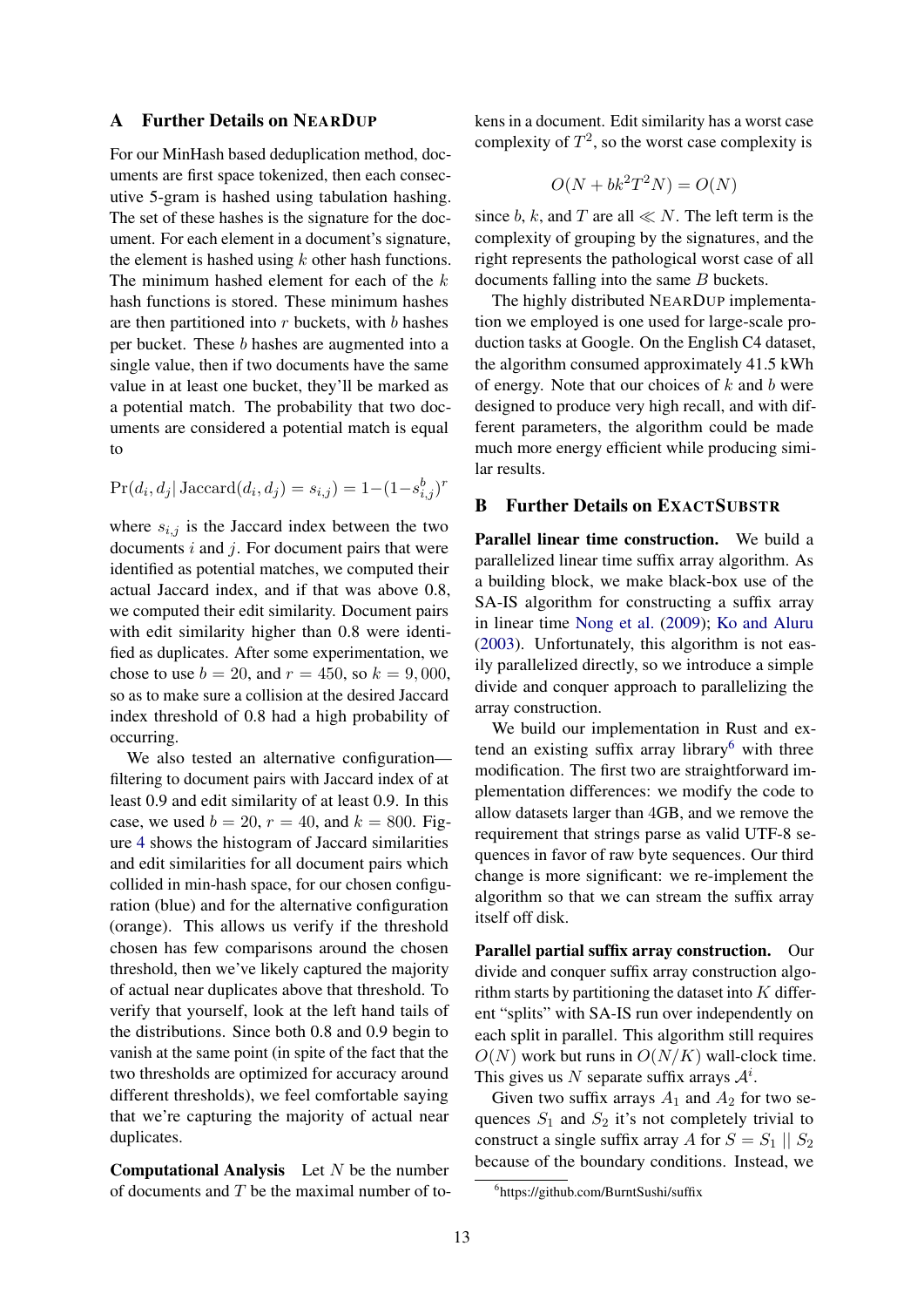<span id="page-13-1"></span>

Figure 4: Histograms of document similarities.

don't build the data  $S = S_1 || S_2$  but rather let  $S'_1 = S_1 \parallel S_2[uptoK]$  for some K greater than the longest substring match. Then we build the arrays on  $S'_1$  and  $S_2$ . To merge the arrays together we can remove the items from the first array after index  $|S_1|$  and merge-sort insert them into the second.

Parallel merge of partial suffix arrays. We now merge these separate arrays together into a single suffix array  $A$ , Consider the simpler case of two partial suffix arrays  $B$  and  $C$  that we would like to merge together. We can achieve this by letting  $i = 0$  index B and  $j = 0$  index C. Each iteration of the algorithm then pushes  $B_i$  into  $A$ if  $S_{B_i}$  <  $S_{C_i}$  and  $C_i$  otherwise, repeating until  $i = |B| - 1$  and  $j = |C| - 1$ . To generalize to K splits, we need only replace the single comparison above with a min-heap requiring  $O(\log K) \ll 10$ work on each iteration.

Observe that in the general case this algorithm is  $O(Nm \log(K))$  where N is the length of the dataset,  $m$  is the average length of a prefix match, and  $K$  is the number of splits. It is therefore incorrect to call this algorithm linear time in the general case, for ours it is. Because the length of the longest match is bounded above by the length of the longest sequence, as long as the size of the dataset is independent of the length of the longest sequence in the dataset, this algorithm remains efficient.

Again, we can parallelize this operation among L simultaneous jobs (in practice we set  $K = L$  as the number of threads on our machine). In the  $K =$ 2 case, job l processes  $i \in [iN/L, (i+1)N/L]$ , choosing the bounds of  $j$  by binary searching into C so that  $S_{B_i} < S_{C_i} < S_{B_{i+1}}$ . The case where  $K > 2$  is identical except that we repeat this over all  $K$  partial suffix arrays.

Computational Analysis. We run our algorithm on a single VM on the cloud with 96 cores and 768GB of memory. Our algorithm is efficient, for example processing the Wiki-40B training set (3 million examples containing 4GB of text) in 2.3 minutes wall-clock time (2.1 CPU-hours of work). The 350GB C4 dataset takes under 12 hours (wallclock) to build a suffix array; although we are still memory constrained and so this corresponds to ∼ 1000 CPU-hours. Once the suffix array has been constructed, it takes under an hour to deduplicate the C4 dataset.

Note that this algorithm still requires that the dataset itself fits in memory (so that we can efficiently index in arbitrary positions), but we do not need to fit the entire suffix array into memory. This is fortunate since our suffix array requires an  $8\times$ space overhead. For example, the suffix array for the 350GB C4 is 1.5TB.

Compared to the cost of training a language model on this dataset, the additional work required to deduplicate the training dataset is negligible.

<span id="page-13-0"></span>Setting a threshold of duplicates. An important question is how long must a substring match be before it is counted as a duplicate. In Figure [5,](#page-14-1) we plot the frequency of substring matches within the four datasets we will consider. For each substring of length  $k$ , we compute the probability that there exists another sequence of length  $k$  identical to this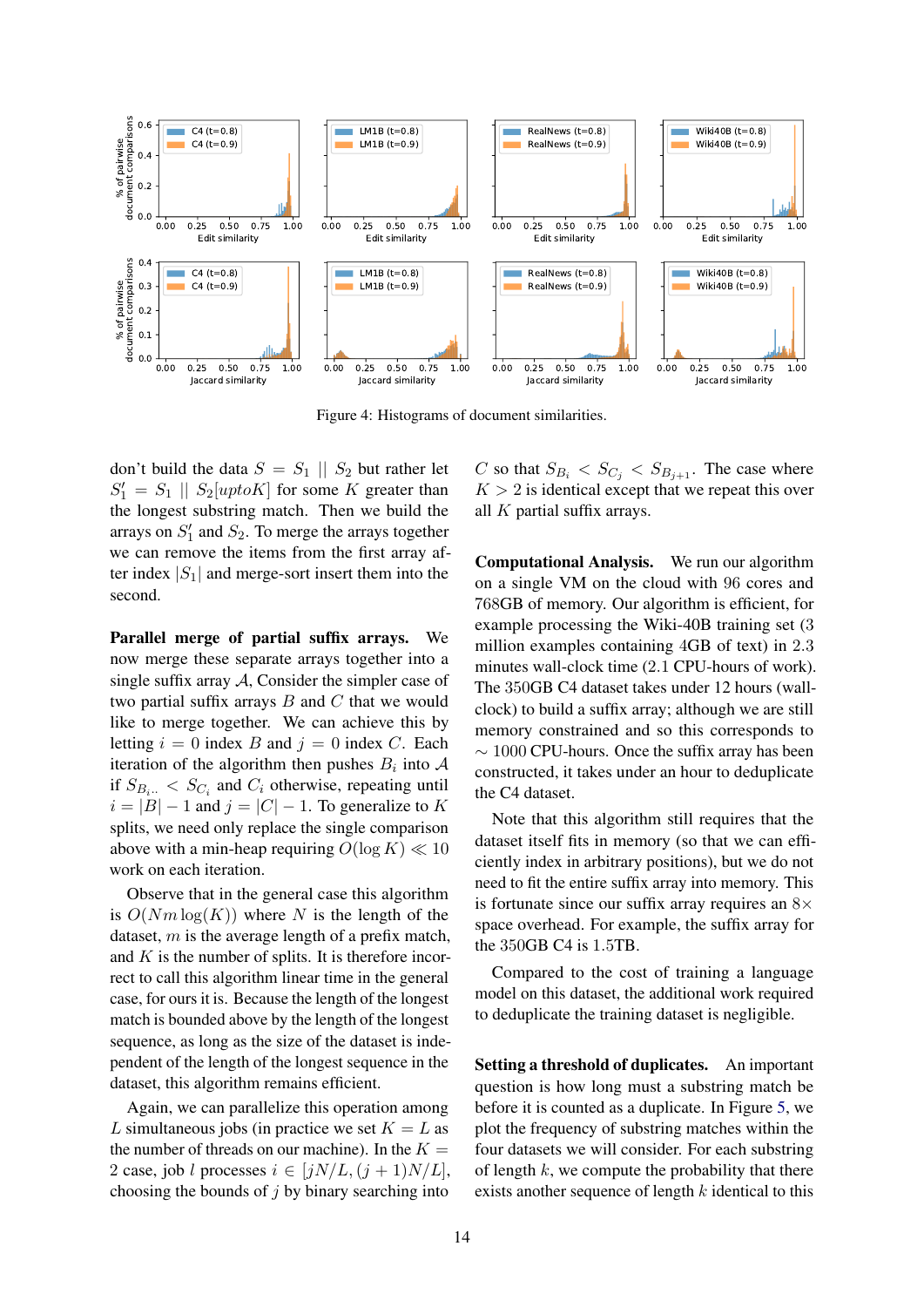<span id="page-14-1"></span>

Figure 5: For each substring of length  $k$ , we plot the probability that there exists a second identical length $k$  substring in the same train set. Matches with length under 10 subword tokens are common, and account for 90% of tokens. We choose a threshold of 50 for experiments.

one; formally:

$$
m(k) = \Pr_{i \in [N]} [\exists j \neq i : S_{i..i+k} = S_{j..j+k}].
$$

We choose 50 tokens as the threshold to be conservative: the "bend in the knee" occurs at 10 tokens, and manual inspection of length-25 matches found no false positives. We then doubled this value to have an exceptionally large margin for error.

#### <span id="page-14-0"></span>C Further Details on Model Training

Each model was trained for two epochs. Since both C4-ORIGINAL and C4-EXACTSUBSTR contain approximately 365M examples, we performed 152K steps with a batch size of 4800 (or approximately 2 epochs). C4-NEARDUP contains approximately 350M examples, we performed 146K steps (or approximately 2 epochs). On a 128-core TPU v3 pod slice, XL models trained on C4-ORIGINAL and C4- EXACTSUBSTR took approximately 131 hours (5.5 days) to train, while the XL model trained on C4- NEARDUP took approximately 126 hours to train. Like T5, models were trained with the Adafactor optimizer [\(Shazeer and Stern,](#page-10-23) [2018\)](#page-10-23). A constant learning rate of 0.01 was used for the base models and 0.001 for the XL models.

The 1.5B parameter XL models had 24 layers, each with 32 attention heads. The model embedding size was 2,048, the feed forward layers had a hidden size of 5,120, and the key/value dimension size for the attention heads 64. The 110M

parameter base models had 12 layers, each with 12 attention heads. The model embedding size was 768, the feed forward layers had a hidden size of 2,048, and the key/value dimension size for the attention heads 64.

## D Energy Consumption

We trained for approximately 131 hours or 5.5 days on a 128-core TPU v3. The approximate deduplicated dataset is 3.9% smaller than the original dataset and trains in 63 hours/epoch, saving us around 5 hours of compute time for the two epochs. The XL-ORIGINALmodel was trained in North America where the XL-EXACTSUBSTR and XL-NEARDUP were trained in Taiwan. We used data from [Patterson et al.](#page-10-5) [\(2021\)](#page-10-5) to estimate amount of energy used in training these models by computing the amount of MW h/hour/core and multiplying by our usage (see Table [6](#page-15-0) for how we computed these values). For simplicity, we use estimates from Taiwainese datacenters as an estimate. We estimate training 2 epochs of XL-ORIGINAL and XL-EXACTSUBSTR uses  $5.86MWh.$  XL-NEARDUP is trained for fewer steps and we estimate uses  $5.63MWh.$  Training each base model was approximately 3 days on a 64-core TPU v3 pod slice which uses an estimated  $1.61MWh$ .

In addition to model training, evaluation and inference were performed on 64-core TPU v3 pod slices. Generating 100,000 sequences from the XL models takes approximately 0.64 hours. We generated 100,000 sequences for each of five types of prompts for two checkpoints of the model for a total of 1M sequences per model. This took approximately 19.2 hours. We estimate generating 3M sequences uses  $0.43MWh$ .

#### E More Results

Qualitative Examples. Table [8](#page-16-0) shows several examples of pairs of documents in C4 whose edit distance is close to our chosen edit similarity threshold of 0.8. Table [9](#page-17-0) shows substrings which were identified by EXACTSUBSTR as being in C4 more than once. Table [10](#page-19-0) shows several examples of unprompted generations which were identified as memorized are shown.

Distribution of memorization. Figure [6](#page-15-1) shows the distribution in memorization amount over all generated sequences when using four types of prompting: train example with duplicates in train,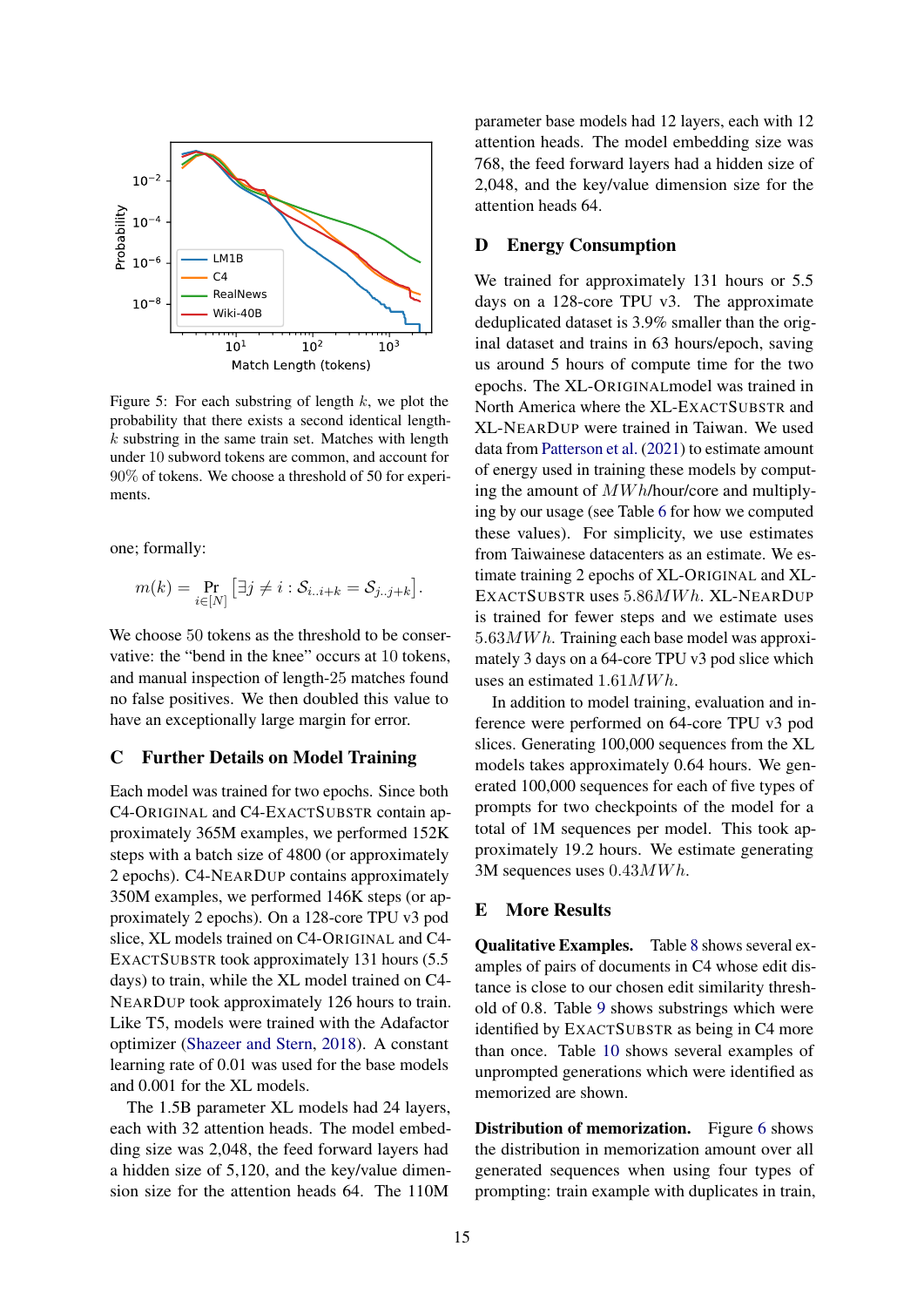<span id="page-15-0"></span>

|                      | T <sub>5</sub> 11 <sub>B</sub> | XL-ORIGINAL<br>XL-EXACTSUBSTR XL-NEARDUP |          | Base-ORIGINAL<br>Base-EXACTSUBSTR | Total Inference |
|----------------------|--------------------------------|------------------------------------------|----------|-----------------------------------|-----------------|
| TPU v3 cores         | 512                            | 128                                      | 128      | 64                                | 64              |
| Training time (days) | 20                             | 5.47                                     | 5.26     |                                   | 0.80            |
| TPU hrs              | 245760                         | 16804.70                                 | 16149.31 | 4608                              | 1228.80         |
| Energy (MWh)         | 85.70                          | 5.86                                     | 5.63     | 1.61                              | 0.43            |

Table 6: Estimates of energy usage based on the data in [Patterson et al.](#page-10-5) [\(2021\)](#page-10-5). The first column is [Patterson et al.](#page-10-5) [\(2021\)](#page-10-5)'s estimate of the T5 11B encoder-decoder model, which we based our own estimates on. Inference includes all XL models. We generated 100,000 sequences from 3 models, with 5 prompts, and at 2 different checkpoints.).

| <b>Dataset</b>  | Example                                                                                                                                                                                                                                                                                                          | Near-Duplicate Example                                                                                                                                                                                                                                                                                               |
|-----------------|------------------------------------------------------------------------------------------------------------------------------------------------------------------------------------------------------------------------------------------------------------------------------------------------------------------|----------------------------------------------------------------------------------------------------------------------------------------------------------------------------------------------------------------------------------------------------------------------------------------------------------------------|
| Wiki-40B        | In START ARTICLE InHum<br>Award<br>Impactful<br>Character<br>Most<br>for<br>\n_START_SECTION_\nWinners<br>and<br>$nom-$<br>inees\n_START_PARAGRAPH_\nIn<br>list<br>the<br>below, winners are listed first in the colored row,<br>followed by the other nominees. []                                              | In START ARTICLE InHum Award for Best Actor<br>in a Negative Role <b>\n START_SECTION_\nWinners</b><br>and nominees\n_START_PARAGRAPH_\nIn the list<br>below, winners are listed first in the colored row, fol-<br>lowed by the other nominees. []                                                                   |
| LM1B            | I left for California in 1979 and tracked Cleveland<br>'s changes on trips back to visit my sisters.                                                                                                                                                                                                             | I left for California in 1979, and tracked Cleveland<br>'s changes on trips back to visit my sisters.                                                                                                                                                                                                                |
| <b>RealNews</b> | KUALA LUMPUR (Reuters) - Roads in South-<br>east Asia have been getting a little louder lately<br>as motorcycle makers, an aspiring middle class<br>and easy bank credit come together to breed a new<br>genus of motorcyclists – the big-bike rider. $[\dots]$                                                  | A visitor looks at a Triumph motorcycle on dis-<br>play at the Indonesian International Motor Show<br>in Jakarta September 19, 2014. REUTERS/Darren<br>Whiteside\n <b>KUALA LUMPUR (Reuters) - Roads in</b><br>Southeast Asia have been getting a little [] big-bike<br>rider. $[\dots]$                             |
| C <sub>4</sub>  | Affordable and convenient holiday flights take<br>off from your departure country, "Canada". From<br>May 2019 to October 2019, Condor flights to your<br>dream destination will be roughly 6 a week! Book<br>your Halifax (YHZ) - Basel (BSL) flight now, and<br>look forward to your "Switzerland" destination! | Affordable and convenient holiday flights take off<br>from your departure country, "USA". From April<br>2019 to October 2019, Condor flights to your dream<br>destination will be roughly 7 a week! Book your<br>Maui Kahului (OGG) - Dubrovnik (DBV) flight now,<br>and look forward to your "Croatia" destination! |

Table 7: Qualitative examples of near-duplicates identified by NEARDUP from each dataset. The similarlity between documents is highlighted. Note the small interspersed differences that make exact duplicate matching less effective. Examples ending with "[...]" have been truncated for brevity.

<span id="page-15-1"></span>

Figure 6: Memorized continuations distribution

train examples without any duplicates, validation examples with duplicates in train, and validation examples without any duplicates.

URLs with many duplicates. Table [11](#page-20-0) shows the URLs had the largest proportion of examples identified by NEARDUP as near-duplicates. For C4, these tend to be websites that sell many similar products and thus have a large amount of templated text. For RealNews, content aggregators seem especially common.

NEARDUP cluster sizes. Figure [8](#page-21-0) shows the distribution of cluster sizes from running NEARDUP on RealNews, LM1B, and Wiki-40B (results for C4 are in Figure [1](#page-4-4) the main paper).

Dataset Sizes Table [13](#page-20-1) gives the size in BPE tokens and in examples of each dataset before and after deduplication. Because most datasets were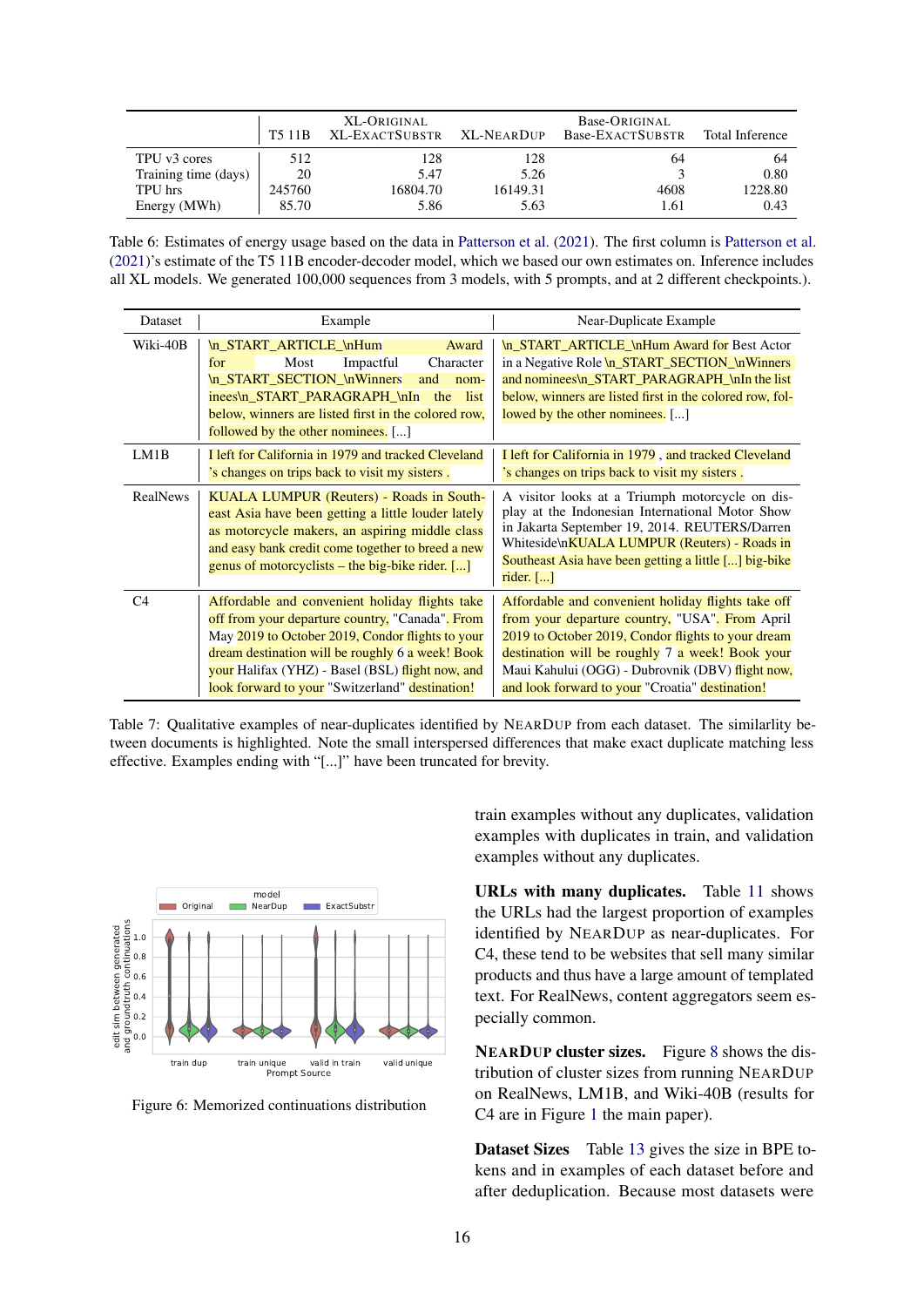<span id="page-16-0"></span>

| Due to high demand, we have yet to critique this request. That                                                                                                                                                                                                                                                                                                                                                                                              | Due to a heavy overflow, we have not been able to critique                                                                                                                                                                                                                                                                                                                                                                               |
|-------------------------------------------------------------------------------------------------------------------------------------------------------------------------------------------------------------------------------------------------------------------------------------------------------------------------------------------------------------------------------------------------------------------------------------------------------------|------------------------------------------------------------------------------------------------------------------------------------------------------------------------------------------------------------------------------------------------------------------------------------------------------------------------------------------------------------------------------------------------------------------------------------------|
| said, we assure that the review will be produced in due time                                                                                                                                                                                                                                                                                                                                                                                                | this request. That said, we assure that the review will be pro-                                                                                                                                                                                                                                                                                                                                                                          |
| by our dilligent and unwavering staff in a professional manner.                                                                                                                                                                                                                                                                                                                                                                                             | duced in due time by our dilligent and unshakable staff in a                                                                                                                                                                                                                                                                                                                                                                             |
| This site is highly regarded amongst its peers in terms of speed                                                                                                                                                                                                                                                                                                                                                                                            | professional manner. This site is highly regarded amongst its                                                                                                                                                                                                                                                                                                                                                                            |
| and reliability, so feel free to check us out!                                                                                                                                                                                                                                                                                                                                                                                                              | peers in terms of efficiency and reliability, so feel free to visit!                                                                                                                                                                                                                                                                                                                                                                     |
| Need Pop Tacos parking? You can reserve parking near Pop<br>Tacos with SpotHero. Find low rates without parking coupons<br>by booking a guaranteed spot online. Avoid circling, getting<br>ticketed or running out to feed your meter. Search our parking<br>map, compare parking rates and reserve a discounted parking<br>spot today. Happy parking, and enjoy your meal at Pop Tacos!                                                                    | Il Sole parking. Reserve parking near Il Sole in NYC.\nYou<br>can reserve parking near Il Sole with SpotHero. Find low rates<br>without parking coupons by booking a guaranteed spot online.<br>Avoid circling, getting ticketed or running out to feed your<br>meter. Search our parking map, compare parking rates and<br>reserve a discounted parking spot today. Happy parking, and<br>enjoy your meal at Il Sole!                   |
| This item was available on Vinyl 7" but is now sold out on all<br>formats, sorry. Take a look at what else we have in by Jumbo,<br>check out some related artists, head over to our new releases<br>or knock yourself out reading our latest music news & album<br>reviews.\n2nd single edn of 550.                                                                                                                                                         | This item was available on CD but is now sold out on all for-<br>mats, sorry. Take a look at what else we have in by Sirconical,<br>Misty Dixon, Various, check out some related artists, head<br>over to our new releases or knock yourself out reading our<br>latest music news & album reviews. \nTwisted Nerve comp<br>mini album.                                                                                                   |
| Here is all the information you need about "No One Killed                                                                                                                                                                                                                                                                                                                                                                                                   | Here is all the information you need about "A Land Imagined"                                                                                                                                                                                                                                                                                                                                                                             |
| Jessica" on American Netflix. Details include the date it was                                                                                                                                                                                                                                                                                                                                                                                               | on Netflix in the UK. Details include the date it was added to                                                                                                                                                                                                                                                                                                                                                                           |
| added to Netflix in the USA, any known expiry dates and new                                                                                                                                                                                                                                                                                                                                                                                                 | UK Netflix, any known expiry dates and new episodes/seasons,                                                                                                                                                                                                                                                                                                                                                                             |
| episodes/seasons, the ratings and cast etc. So scroll down for                                                                                                                                                                                                                                                                                                                                                                                              | the ratings and cast etc. So scroll down for more information                                                                                                                                                                                                                                                                                                                                                                            |
| more information or share the link on social media to let your                                                                                                                                                                                                                                                                                                                                                                                              | or share the link on social media to let your friends know what                                                                                                                                                                                                                                                                                                                                                                          |
| friends know what you're watching.                                                                                                                                                                                                                                                                                                                                                                                                                          | you're watching.                                                                                                                                                                                                                                                                                                                                                                                                                         |
| $8 + 8 =$ Solve this simple math problem and enter the result.                                                                                                                                                                                                                                                                                                                                                                                              | Math question $* 7 + 1 =$ Solve this simple math problem and                                                                                                                                                                                                                                                                                                                                                                             |
| E.g. for $1+3$ , enter 4.                                                                                                                                                                                                                                                                                                                                                                                                                                   | enter the result. E.g. for 1+3, enter 4.                                                                                                                                                                                                                                                                                                                                                                                                 |
| Long Island College Hospital is committed to providing out-<br>standing patient care in the Brooklyn, NY area, but before you<br>commit to Long Island College Hospital for a Endometrial<br>Ablation make sure you compare and shop other medical fa-<br>cilities. It may save you hundreds (in some cases thousands)<br>of dollars. View a Endometrial Ablation cost comparison for<br>Brooklyn and Request a Free Quote before you make a deci-<br>sion. | Morristown Memorial Hospital is committed to providing out-<br>standing patient care in the Morristown, NJ area, but before<br>you commit to Morristown Memorial Hospital for a Breast<br>Ultrasound make sure you compare and shop other medical<br>facilities. It may save you hundreds (in some cases thousands)<br>of dollars. View a Breast Ultrasound cost comparison for<br>Morristown and Request a Free Quote before you make a |

Table 8: Several examples of pairs of documents in C4 that were found by the Approximate Matching algorithm and identified as having edit similarity of almost exactly 0.8. Pairs of documents less similar than 0.8 were not identified as duplicates. For readability, matching subsequences have been highlighted.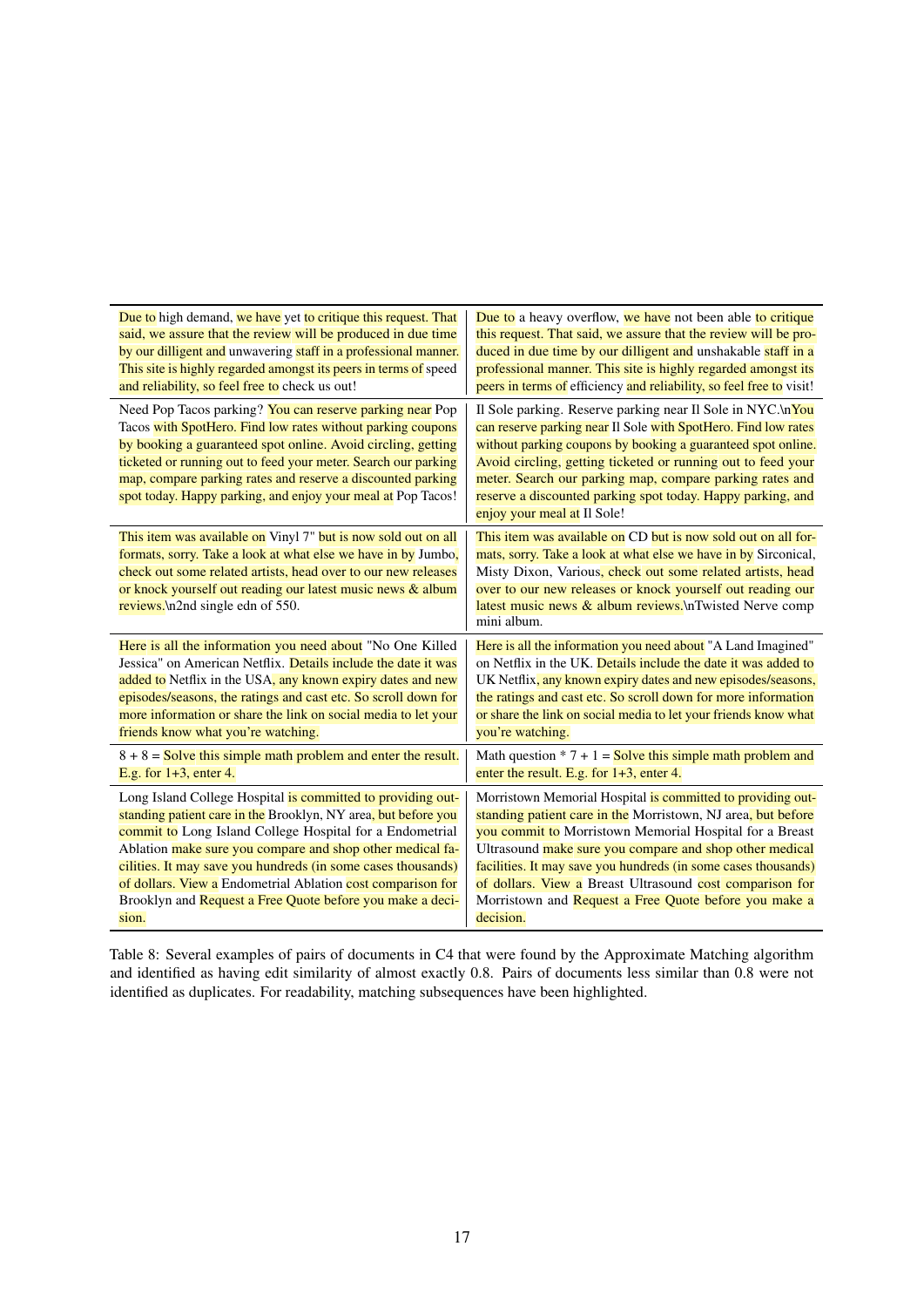<span id="page-17-0"></span>

| <b>Text</b>                                                                                                                                  | Freq in C4      |
|----------------------------------------------------------------------------------------------------------------------------------------------|-----------------|
| HD wallpaper. This wallpaper was upload at April 19, 2019 upload by admin in. You can download it                                            | 40,340          |
| in your computer by clicking resolution image in Download by size:. Don't forget to rate and comment<br>if you interest with this wallpaper. |                 |
| to the address posted below. Include our failure information form, a packing slip with your Company                                          | 5,900           |
| name, contact person, and Email address or phone number. Upon receipt of your repair, we\'ll inspect it                                      |                 |
| and then contact you with a quote or evaluation notice. Normal turn around for repair is 5 to 7 business                                     |                 |
| days, with "Rush Repair" available.                                                                                                          |                 |
| is a great place to begin your search. Whether you are a first-time home buyer or you are already                                            | 5,358           |
| familiar with the home buying process, you can be assured that you have the best tools and the perfect                                       |                 |
| agent available to help with your                                                                                                            |                 |
| pics at these awesome group starting P letter. Desktop wallpapers were first introduced way back in                                          | 848             |
| the 1980s and have gained immense popularity since then. It is possible to come across more than 80                                          |                 |
| million sites on the web offering some sort of wallpaper.                                                                                    |                 |
| flowers will let them know you're thinking of them and wishing them well. Cheerful yellow flowers                                            | 479             |
| bring their own sunshine and will get right to work on lifting spirits, and a colorful vase will bring                                       |                 |
| loads of smiles to friends and visitors! Get Well flower arrangements from                                                                   |                 |
| our premier 24 hour emergency* plumbing and heating solutions. We realise that when your heating                                             | 56              |
| fails or pipes and drains leak it can cause havoc with your routine and even cause damage to your                                            |                 |
| property. When a plumbing problem occurs that requires an immediate response we provide qualified                                            |                 |
| local plumbers throughout                                                                                                                    |                 |
| is to remove all images that violate copyrights. Please contact us to request that images be removed or                                      | $\overline{48}$ |
| to assign proper credit. The images displayed on this site may be used for Free or educational purposes                                      |                 |
| only. If you would like to use any of the images displayed on this site for any other purpose, please                                        |                 |
| obtain permission from the owner, www.                                                                                                       |                 |
| list of fishing locations, providing interactive maps that show each location's GPS coordinates, nearby                                      | $\overline{5}$  |
| facilities (like restaurants, gas stations, marinas and fishing shops), their current and forecasted weather                                 |                 |
| and, if available, their water conditions.\nFind any of the 8                                                                                |                 |
| . Dyer, Ph.D., is an internationally renowned author and speaker in the field of self-development. He's                                      | $\overline{5}$  |
| the author of 30 books, has created many audio programs and videos, and has appeared on thousands                                            |                 |
| of television and radio shows.                                                                                                               |                 |

Table 9: A selection of substrings identified by EXACTSUBSTR as being in C4 multiple times. The number of times this exact substring occurs in C4 is also given.

already deduplicated of exact matches during their creation, EXACTSUBSTRdeduplication does not actually remove any examples.

Perplexity on LM1B. Figure [7](#page-18-0) is the same as Figure [2](#page-5-2) of the main paper, except with perplexity on LM1B included. LM1B was omitted from the main paper's figure in order to improve readability.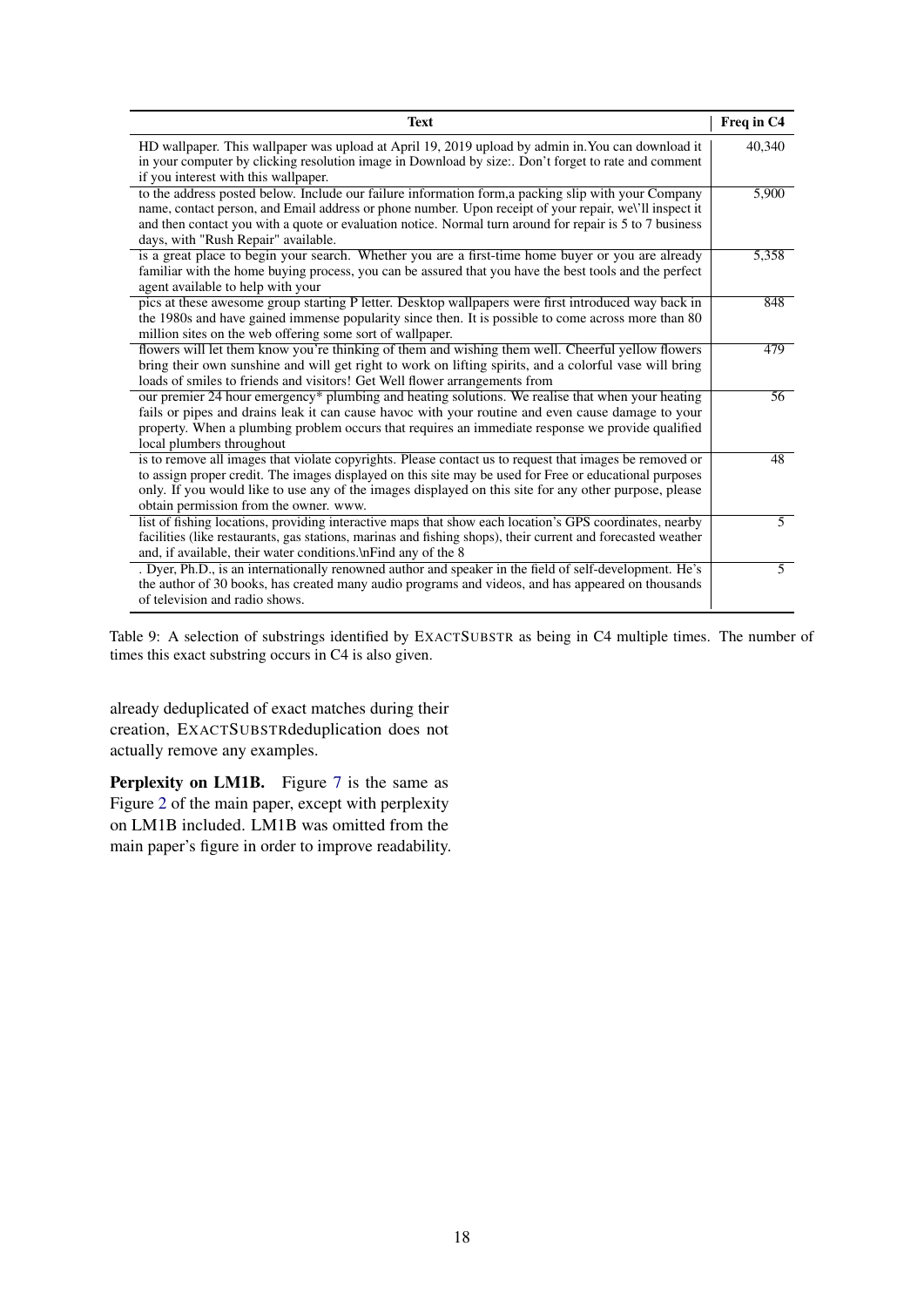<span id="page-18-0"></span>

Figure 7: Impact of deduplicating the training set on validation perplexity. In (a), we plot the results from T5 base (110M parameters) across three training runs with different random initializations. The black bar represent the lowest perplexity to the highest perplexity, and the colored bar the median perplexity. In (b), we plot the results from T5 XL (1.5B parameters).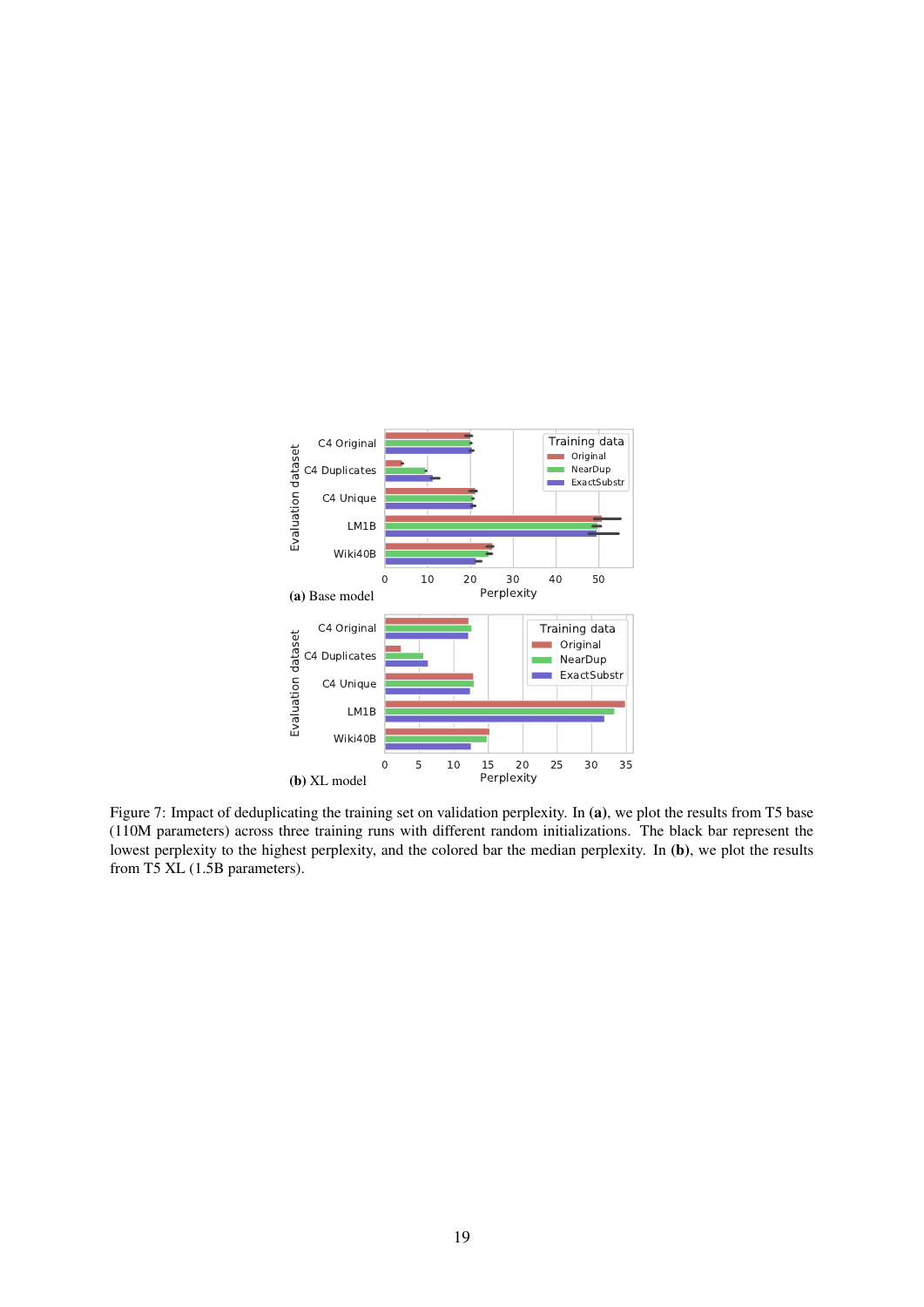<span id="page-19-0"></span>

| <b>Generated Text</b>                                                                                                                                                                                                                                                                                                                                                                                                                                                                                                                                                                                                                                                                                                                                                                                                                                                                                                                                                                                                                                                                                                                                                                                                                                                                                                                                                               | Freq in C4 |
|-------------------------------------------------------------------------------------------------------------------------------------------------------------------------------------------------------------------------------------------------------------------------------------------------------------------------------------------------------------------------------------------------------------------------------------------------------------------------------------------------------------------------------------------------------------------------------------------------------------------------------------------------------------------------------------------------------------------------------------------------------------------------------------------------------------------------------------------------------------------------------------------------------------------------------------------------------------------------------------------------------------------------------------------------------------------------------------------------------------------------------------------------------------------------------------------------------------------------------------------------------------------------------------------------------------------------------------------------------------------------------------|------------|
| , you'll need to be knowledgeable to make the very best decisions. We will make sure you know what<br>can be expected. We take the surprises from the picture by giving accurate and thorough information.<br>You can start by talking about your task with our client service staff when<br>you dial 888-353-1299. We'll address all of your questions and arrange the initial meeting. We work<br>closely with you through the whole project, and our team can show up promptly and prepared.                                                                                                                                                                                                                                                                                                                                                                                                                                                                                                                                                                                                                                                                                                                                                                                                                                                                                     | 5,497      |
| then Waterside Lodge are well equipped for the task. Our fully equipped family sized lodges offer<br>a comfortable luxurious stay for a fantastic price, giving you beautiful views of the lakes and the<br>surrounding countryside. Offering luxurious self-catering holidays in our fully featured Scandinavian<br>holiday lodges. Perfectly located to explore the beaches, coastline. All of our lodges are sized for 6<br>people and are furnished to the highest standards to ensure you have a stay like no other. At Waterside<br>Lodge the stay itself is only half of the package, Waterside lodge is situated closely to the Heritage<br>Coast which makes our lodges the perfect stay for anyone wanting to get away and have a relaxing<br>countryside break from the city. Whilst you stay with us be sure to take advantage of all the activities<br>Waterside Lodge has to offer. Such as the use of our on-site fishing lakes for the keen fisherman, free<br>internet access, outside relaxation areas, comfortable lounges and much more.                                                                                                                                                                                                                                                                                                                        | 571        |
| you are only looking to find rent to own homes in your city or are open to exploring all kinds of rent to<br>own home listings, our database does it all. One of the best aspects of iRentToOwn.com is that, besides<br>options to rent to buy a house, it has numerous other categories of home sale options. These include<br>bank foreclosure homes, pre-foreclosure homes, short sales, HUD/government foreclosures, auction<br>homes and owner-financing/FSBO (For Sale By Owner) homes. With help from the convenient search<br>features offered by our site, shoppers are able to find their ideal lease to own home, real estate company,<br>and more in South                                                                                                                                                                                                                                                                                                                                                                                                                                                                                                                                                                                                                                                                                                              | 51         |
| , IL employs journeyman as licensed to work by themselves, without direct supervision, installing<br>wiring, outlets and fixtures. Our journeyman also does service work, troubleshooting when a breaker<br>fails or a light stops working. Our journeyman does not offer permits that must be issued by our master.<br>Our journeyman follows our master's plans and directions. Our journeyman's responsibilities will vary<br>based on the work that needs to be done. Our journeymen are skilled with residential, commercial and<br>industrial installations and repairs ust work from six years as an apprentice, under direct supervision of<br>our master, and pass a journeyman test. This person also must have some classroom education on the<br>National Electrical Code and fundamental electricity in a technical school a program affiliated with the<br>National Joint Apprenticeship Training Council. Journeyman training combines hands-on work with<br>education on basic electricity.                                                                                                                                                                                                                                                                                                                                                                         | 6          |
| combustion process of a petrol engine is never perfect. Dangerous gases, such as nitrogen oxide, carbon<br>monoxide and hydrocarbons will arise and it is the job of the catalytic converter to reduce these to safer<br>emissions. These cat converters can fail by becoming clogged, or if the engine has bad exhaust valves<br>or the plugs fail, causing unburned fuel to overheat the converter. Mettam's Mufflers can resolve these<br>issues with your Karr                                                                                                                                                                                                                                                                                                                                                                                                                                                                                                                                                                                                                                                                                                                                                                                                                                                                                                                  | 5          |
| , ANDREW Find the ancestral town: Many a researcher is stuck behind records that say, BIRTHPLACE:<br>IRELAND without saying where in Ireland, or whatever other country. Remember that your immigrant<br>ancestor's siblings probably were born in the same ancestral town, so check all o<br>f their records, too. Around 1900, the Roman Catholic churches reported marriages to the churches<br>where the persons were baptised, and before the wedding, they would require a baptismal certificate<br>from that church, without marriage notations, to make sure that the persons were no<br>t already married, ordained, or whatever, and were free to marry. Do check the Catholic records<br>especially for ex loco and the home town. If your ancestor's sister had a daughter who generated a<br>marriage or death record saying, MOTHER'S BIRTHPLACE: and the exact town, then y<br>ou know where to start searching for records that will confirm it is your ancestor's home town.<br>BEWARE: Just because you find a family with the same names does not mean they are the same family,<br>as they could very well be an unrelated family from a different town in the same an<br>cestral country. The webmaster has learned this. One clue was that one family was still having babies<br>in Potenza city, Italy while the other was having babies in Colorado, U.S.A. | 2          |
| will not want to search for Power Washing companies in Wyoming on an extensive basis. The service<br>personnel will be at your doorsteps through online or phone booking. The power wash solutions offered<br>by us are matchless and you can compare with others in Winfield, IL. The power wash services offered<br>by us are very economical. Gutter brightener will be applied which will be followed by cleaning through<br>double scrub. The cleaning will be done by using a soft bristle brush. The bond and contaminants will<br>be released in an effortless manner.                                                                                                                                                                                                                                                                                                                                                                                                                                                                                                                                                                                                                                                                                                                                                                                                      |            |
| Z3 Plus are valid in all major cities of India like Delhi, Gurgaon, Noida, Mumbai, Chennai, Bangalore,<br>Hyderabad, Kolkata, Pune, Ahmedabad, Coimbatore, Lucknow, Trichy, Madurai, Trivandrum, Mysore,<br>Jaipur, Chandigarh, Pondicherry, Bhopal, Patna, Bhubaneswar, Amritsar, Cochin,<br>Allahabad, Srinagar, New Delhi, Surat, Ludhiana, Navi Mumbai, Ghaziabad, Bengaluru, Indore,<br>Nagpur, Thane, Agra, Meerut, Ranchi. The delivery feasibility and charges may be varying, hence for<br>them please check with the particular seller or store.                                                                                                                                                                                                                                                                                                                                                                                                                                                                                                                                                                                                                                                                                                                                                                                                                          | 1          |

Table 10: A selection of substrings generated by XL-ORIGINAL with no prompting (and top- $k$  with  $k=50$ ) that were identified by EXACTSUBSTR as being in C4 multiple times. The number of times each substring was found in C4 is given. We observe that most memorized generations tend to be from advertisements.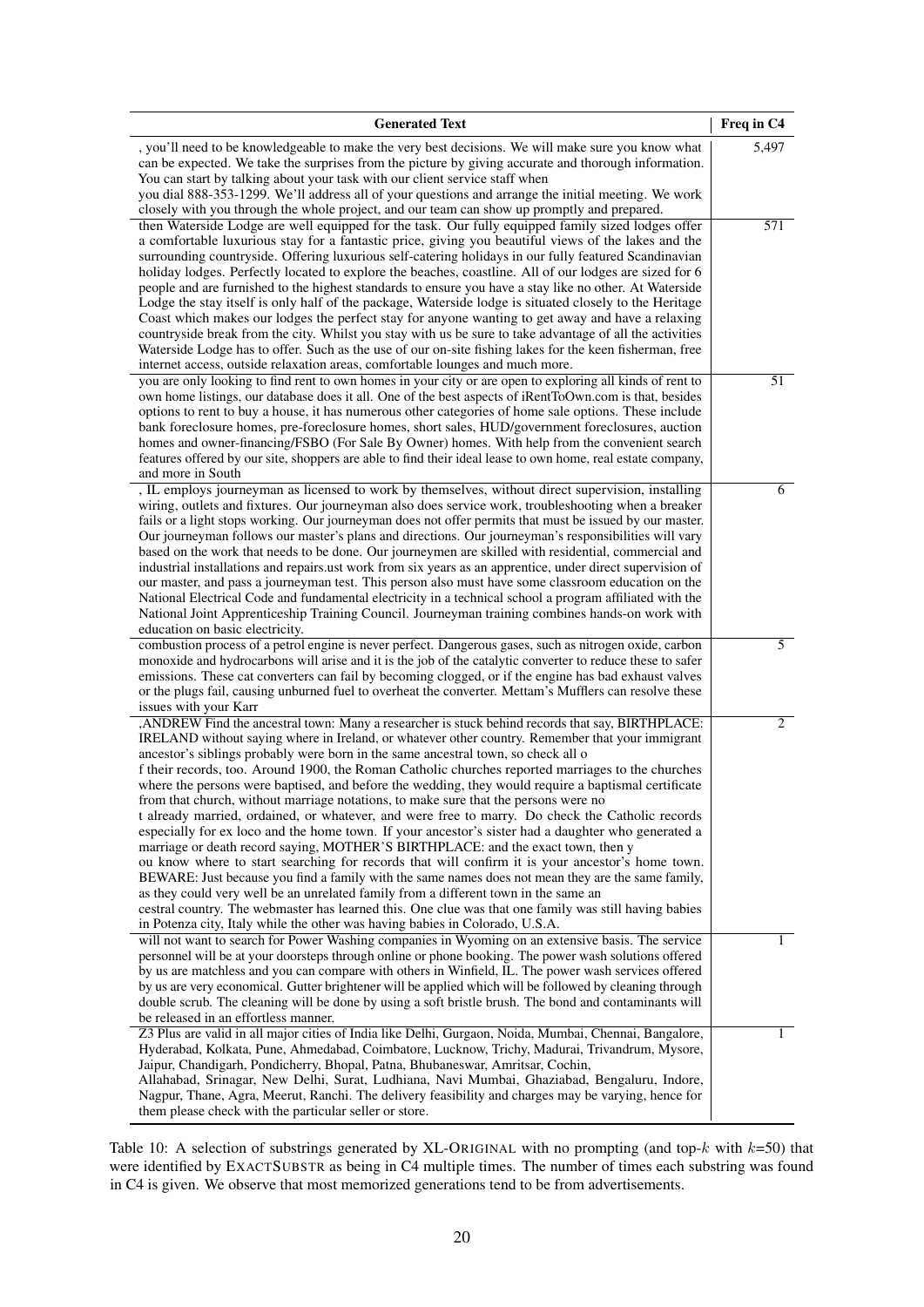<span id="page-20-0"></span>

| RealNews Url                     | # Total | Frac Dups | C <sub>4</sub> U <sub>rl</sub>  | # Total | Frac Dups |
|----------------------------------|---------|-----------|---------------------------------|---------|-----------|
| medicalnewstoday.com.            | 12      | 1.00      | hairtechkearney.com             | 4883    |           |
| dodbuzz.com                      | 301     | 0.99      | keywordsking.com                | 1786    |           |
| undertheradar.military.com       | 187     | 0.97      | sydneysitalianfruitshops.online | 1178    |           |
| q.usatoday.com                   | 33      | 0.94      | moewiki.usamimi.info            | 1001    |           |
| ad-test.thirdage.com             | 354     | 0.94      | swarovskijewelryoutlet.org      | 984     |           |
| amp.nymag.com                    | 15      | 0.93      | forzadurto.org                  | 980     |           |
| citizenwire.com                  | 1022    | 0.93      | producerati.com                 | 971     |           |
| paycheck-chronicles.military.com | 363     | 0.92      | sourceryforge.org               | 908     |           |
| product-reviews.net              | 73403   | 0.92      | heavenz-kitchen.com             | 876     |           |
| kitup.military.com               | 196     | 0.92      | little-eclipse.com              | 822     |           |
| gcaptain.com                     | 33903   | 0.92      | walops.com                      | 819     |           |
| dev.screenrant.com               | 70      | 0.91      | 16thstlaunderland.com           | 713     |           |
| live.swissinfo.ch                | 66      | 0.91      | theroyalstarinfo.com            | 696     |           |
| news.theepochtimes.com           | 82      | 0.87      | code4kt.com                     | 684     |           |
| opinion.toledoblade.com          | 986     | 0.87      | nflfalconsjerseys.us            | 682     |           |
| cdn.moneytalksnews.com           | 121     | 0.86      | quiltingbeeshop.com             | 676     |           |
| amp.fox23.com                    | 14      | 0.86      | ulifeinsurancemiami.com         | 675     |           |
| sales.rollingstone.com           | 20      | 0.85      | wowkeyword.com                  | 673     |           |
| ftp.screenrant.com               | 20      | 0.85      | taspetro.com                    | 671     |           |

Table 11: On the left, we show the URLs that had the greatest proportion of examples marked as near-duplicates by NEARDUP(filtered to URLs which occurred at least 10 times). On the right, we show the 20 most frequent URLs in C4 for which all examples were marked as near-duplicates by NEARDUP.

| Training Dataset:            | <b>C<sub>4</sub>-ORIGINAL</b> |          | <b>C4-NEARDUP</b> |          | <b>C4-EXACTSUBSTR</b> |          |
|------------------------------|-------------------------------|----------|-------------------|----------|-----------------------|----------|
| Epoch:                       |                               | 2        |                   |          |                       |          |
| No prompt                    | $1.93\%$                      | $1.57\%$ | 0.19%             | 0.26%    | $0.14\%$              | $0.17\%$ |
| Duplicate Train Prompts      | 35.88%                        | 34.34%   | $3.34\%$          | 3.15%    | 5.71%                 | $4.67\%$ |
| Unique Train Prompt          | $0.42\%$                      | 0.41%    | 0.42%             | 0.41%    | 0.22%                 | 0.23%    |
| <b>Duplicate Test Prompt</b> | 16.27%                        | 15.32%   | 1.61%             | $1.52\%$ | $0.34\%$              | 0.25%    |
| Unique Test Prompt           | 0.25%                         | 0.22%    | 0.21%             | 0.23%    | 0.03%                 | 0.08%    |

Table 12: Percentage of tokens in 100k generations that were part of memorized substring according to EXACT-SUBSTR. Models trained with approximate or exact deduplication have  $10\times$  less memorization than the model trained on the original (non-deduplicated) dataset.

<span id="page-20-1"></span>

|                  | Final train set size in tokens            |        |        | Final train set size in examples |                |             |
|------------------|-------------------------------------------|--------|--------|----------------------------------|----------------|-------------|
|                  | <b>NEARDUP</b><br>EXACTSUBSTR<br>ORIGINAL |        |        | ORIGINAL                         | <b>NEARDUP</b> | EXACTSUBSTR |
| C4               | 177.3B                                    | 173.7B | 165.4B | 364.87M                          | 350.48M        | 350.48M     |
| <b>Real News</b> | 24.7B                                     | 22.4B  | 20.1B  | 31.16M                           | 28.39M         | 28.39M      |
| LM1B             | 1.0B                                      | 0.94B  | 0.90B  | 30.30M                           | 29.87M         | 30.16M      |
| Wiki40B          | 2.25B                                     | 2.24B  | 2.19B  | 2.93M                            | 2.91M          | 2.93M       |

Table 13: Each row shows the size in tokens (according to our 50k BPE vocab) and in examples of a train set in its original form, with NEARDUP deduplication, and with EXACTSUBSTR deduplication.